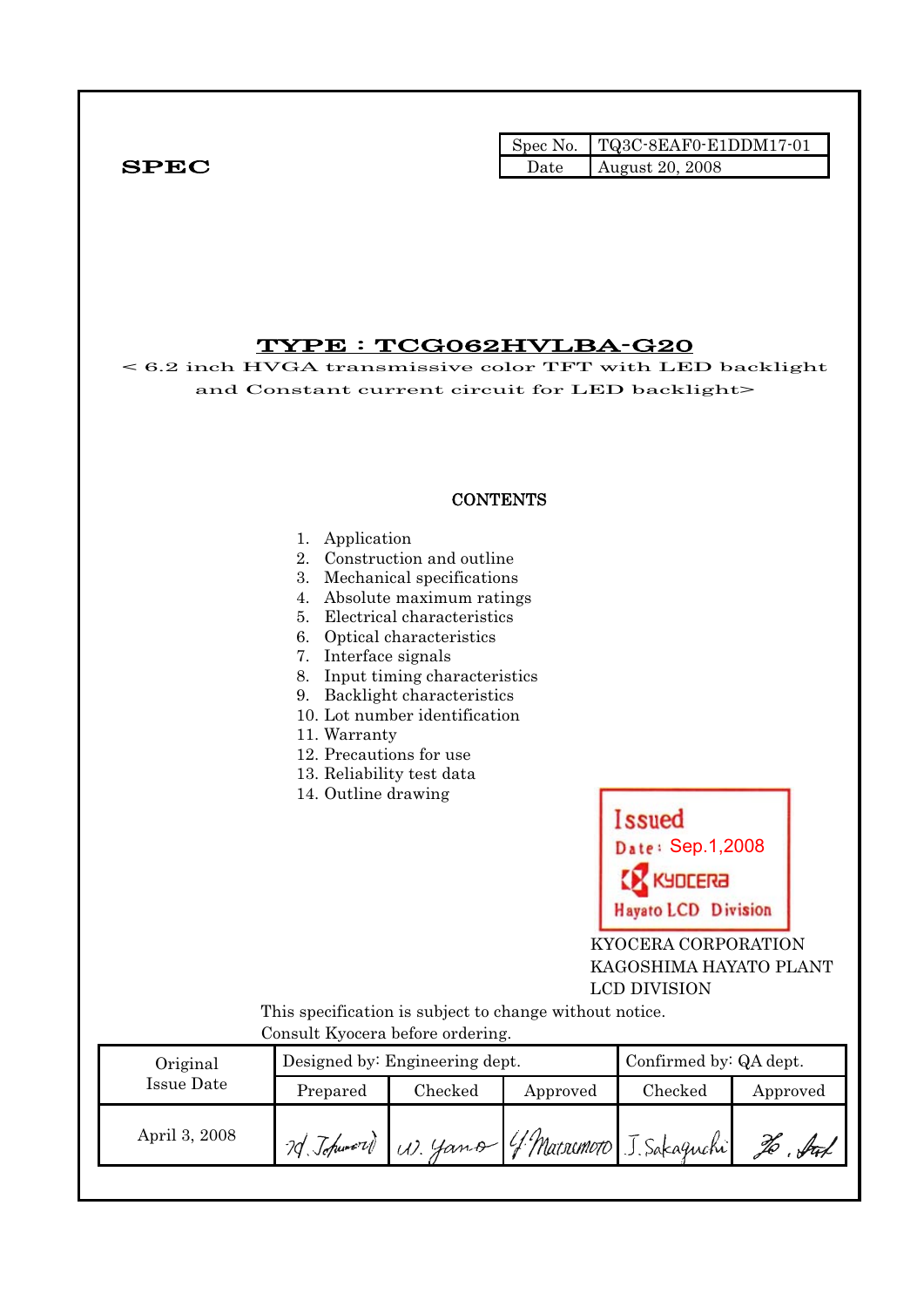| Spec No.              | Part No.        | Page |
|-----------------------|-----------------|------|
| TQ3C-8EAF0-E1DDM17-01 | TCG062HVLBA-G20 |      |

# Warning

- 1. This Kyocera LCD module has been specifically designed for use only in electronic devices and industrial machines in the area of audio control, office automation, industrial control, home appliances, etc. The module should not be used in applications where the highest level of safety and reliability are required and module failure or malfunction of such module results in physical harm or loss of life, as well as enormous damage or loss. Such fields of applications include, without limitation, medical, aerospace, communications infrastructure, atomic energy control. Kyocera expressly disclaims any and all liability resulting in any way to the use of the module in such applications.
- 2. Customer agrees to indemnity, defend and hold Kyocera harmless from and against any and all actions, claims, damages, liabilities, awards, costs, and expenses, including legal expenses, resulting from or arising out of Customer's use, or sale for use, or Kyocera modules in applications.

# Caution

1. Kyocera shall have the right, which Customer hereby acknowledges, to immediately scrap or destroy tooling for Kyocera modules for which no Purchase Orders have been received from the Customer in a two-year period.

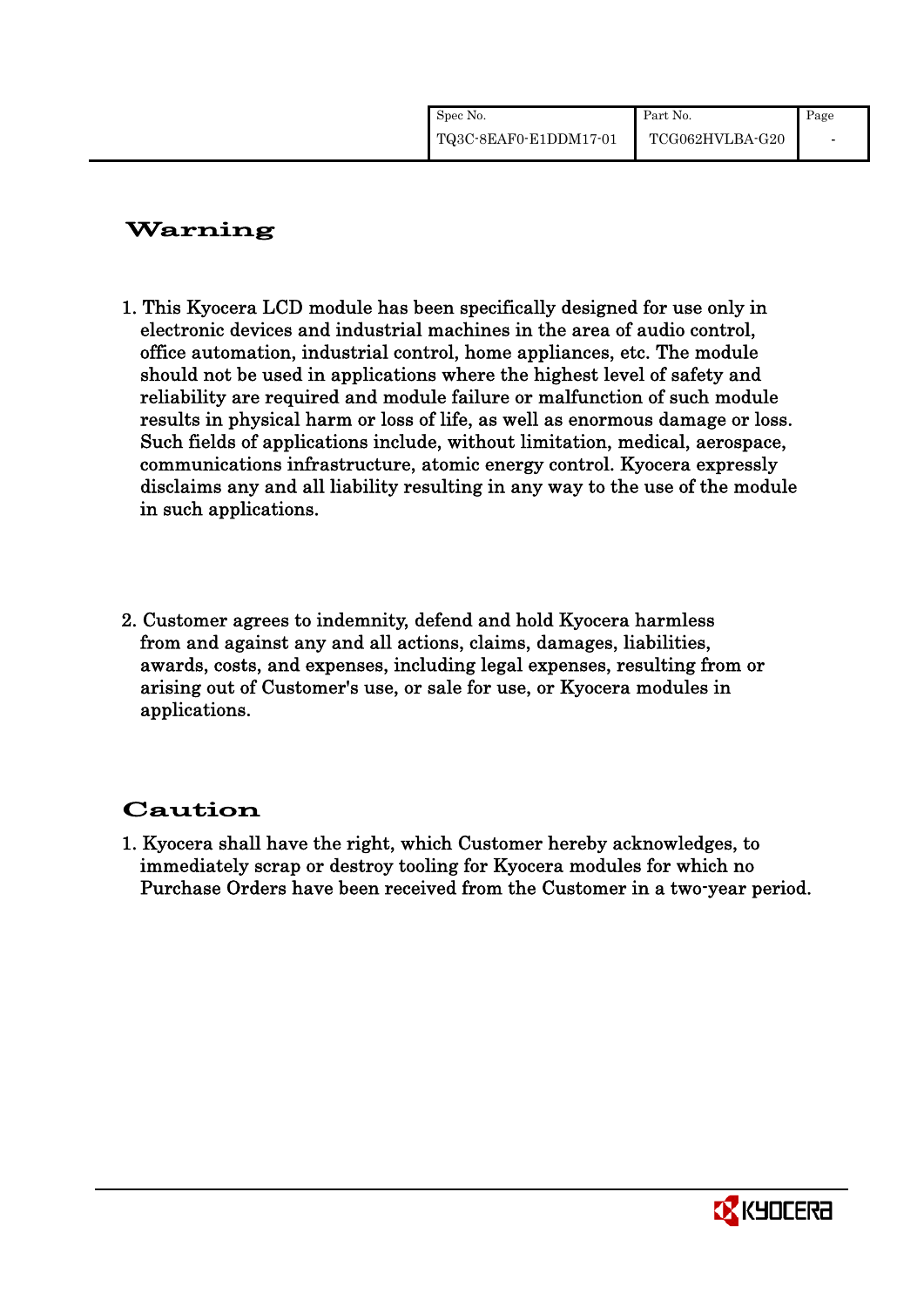|         |               |                 |                  |                                                    | Spec No.                                              |                                                                              |  | Part No.                |          | Page |
|---------|---------------|-----------------|------------------|----------------------------------------------------|-------------------------------------------------------|------------------------------------------------------------------------------|--|-------------------------|----------|------|
|         |               |                 |                  | TQ3C-8EAF0-E1DDM17-01                              |                                                       |                                                                              |  | TCG062HVLBA-G20         |          |      |
|         |               |                 |                  |                                                    |                                                       | Revision record                                                              |  |                         |          |      |
|         | Date          |                 |                  |                                                    | Designed by: Engineering dept.                        |                                                                              |  | Confirmed by : QA dept. |          |      |
|         |               | Prepared        |                  |                                                    | Checked                                               | Approved                                                                     |  | Checked                 | Approved |      |
|         | Aug. 20, 2008 |                 |                  |                                                    |                                                       | 70 Johnnord W. Yamo 4 Marsonord J. Sakagnchy 26. Surl                        |  |                         |          |      |
| Rev.No. | Date          | Page            |                  |                                                    |                                                       | Descriptions                                                                 |  |                         |          |      |
| 01      | Aug. 20, 2008 | $\mathbf{1}$    |                  |                                                    | 3. Mechanical specifications                          |                                                                              |  |                         |          |      |
|         |               | $\overline{3}$  |                  |                                                    | $\sim$ Change "Mass"<br>5. Electrical characteristics |                                                                              |  |                         |          |      |
|         |               |                 | $\sim$ Delete () |                                                    |                                                       |                                                                              |  |                         |          |      |
|         |               | $\overline{4}$  |                  |                                                    | 6. Optical characteristics                            |                                                                              |  |                         |          |      |
|         |               |                 | $\sim$ Delete () |                                                    |                                                       |                                                                              |  |                         |          |      |
|         |               | $\overline{7}$  |                  | $\sim$ Change value<br>8-1. Timing characteristics |                                                       |                                                                              |  |                         |          |      |
|         |               |                 | $\sim$ Delete () |                                                    |                                                       |                                                                              |  |                         |          |      |
|         |               |                 |                  |                                                    |                                                       | $\sim$ Change "H <sub>SYNC</sub> -V <sub>SYNC</sub> signal phase difference" |  |                         |          |      |
|         |               |                 |                  |                                                    | 8-2. Horizontal display position                      |                                                                              |  |                         |          |      |
|         |               |                 | $\sim$ Delete () |                                                    |                                                       |                                                                              |  |                         |          |      |
|         |               | $9\phantom{.0}$ | $\sim$ Delete () |                                                    | 9. Backilght characteristics                          |                                                                              |  |                         |          |      |
|         |               | 13              |                  |                                                    | 14. Outline drawing                                   |                                                                              |  |                         |          |      |
|         |               |                 |                  |                                                    | $\sim$ Change drawing                                 |                                                                              |  |                         |          |      |
|         |               |                 |                  |                                                    |                                                       |                                                                              |  |                         |          |      |
|         |               |                 |                  |                                                    |                                                       |                                                                              |  |                         |          |      |
|         |               |                 |                  |                                                    |                                                       |                                                                              |  |                         |          |      |
|         |               |                 |                  |                                                    |                                                       |                                                                              |  |                         |          |      |
|         |               |                 |                  |                                                    |                                                       |                                                                              |  |                         |          |      |
|         |               |                 |                  |                                                    |                                                       |                                                                              |  |                         |          |      |
|         |               |                 |                  |                                                    |                                                       |                                                                              |  |                         |          |      |
|         |               |                 |                  |                                                    |                                                       |                                                                              |  |                         |          |      |
|         |               |                 |                  |                                                    |                                                       |                                                                              |  |                         |          |      |
|         |               |                 |                  |                                                    |                                                       |                                                                              |  |                         |          |      |
|         |               |                 |                  |                                                    |                                                       |                                                                              |  |                         |          |      |
|         |               |                 |                  |                                                    |                                                       |                                                                              |  |                         |          |      |
|         |               |                 |                  |                                                    |                                                       |                                                                              |  |                         |          |      |
|         |               |                 |                  |                                                    |                                                       |                                                                              |  |                         |          |      |
|         |               |                 |                  |                                                    |                                                       |                                                                              |  |                         |          |      |
|         |               |                 |                  |                                                    |                                                       |                                                                              |  |                         |          |      |
|         |               |                 |                  |                                                    |                                                       |                                                                              |  |                         |          |      |
|         |               |                 |                  |                                                    |                                                       |                                                                              |  |                         |          |      |
|         |               |                 |                  |                                                    |                                                       |                                                                              |  |                         |          |      |
|         |               |                 |                  |                                                    |                                                       |                                                                              |  |                         |          |      |
|         |               |                 |                  |                                                    |                                                       |                                                                              |  |                         |          |      |
|         |               |                 |                  |                                                    |                                                       |                                                                              |  |                         |          |      |
|         |               |                 |                  |                                                    |                                                       |                                                                              |  |                         |          |      |
|         |               |                 |                  |                                                    |                                                       |                                                                              |  |                         |          |      |

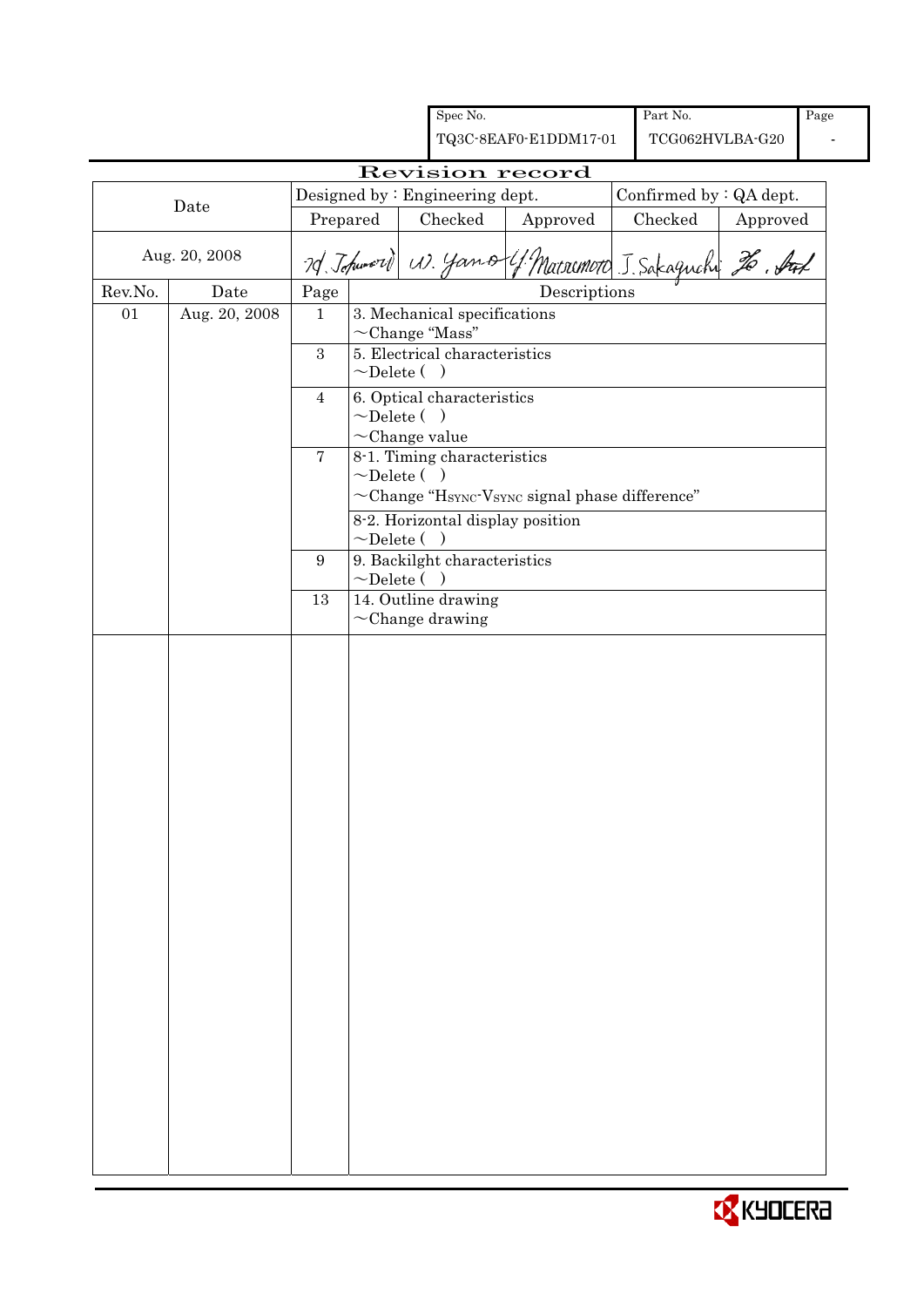# 1. Application

This document defines the specification of TCG062HVLBA-G20. (RoHS Compliant)

### 2. Construction and outline

| LCD.               | : Transmissive color dot matrix type TFT          |
|--------------------|---------------------------------------------------|
| Backlight system   | : LED                                             |
| Polarizer          | : Glare treatment                                 |
| Additional circuit | : Timing controller, Power supply $(3.3V)$ input) |
|                    | (with Constant current circuit for LED backlight) |

### 3. Mechanical specifications

| <b>Item</b>            | Specification                                                     | Unit |
|------------------------|-------------------------------------------------------------------|------|
| Outline dimensions     | $173$ (W) $\times$ 70 (H) $\times$ 6.7 (D)                        | mm   |
| Active area            | $147.84$ (W) $\times$ 55.44 (H)<br>(15.8cm / 6.2 inch (Diagonal)) | mm   |
| Effective viewing area | $149.8$ (W) $\times$ 57.4 (H)                                     | mm   |
| Dot format             | $640 \times (B,G,R)$ (W) $\times 240$ (H)                         | dot  |
| Dot pitch              | $0.077$ (W) $\times$ 0.231 (H)                                    | mm   |
| Base color<br>*1       | Normally White                                                    |      |
| Mass                   | 115                                                               | g    |

\*1 Due to the characteristics of the LCD material, the color varies with environmental temperature.

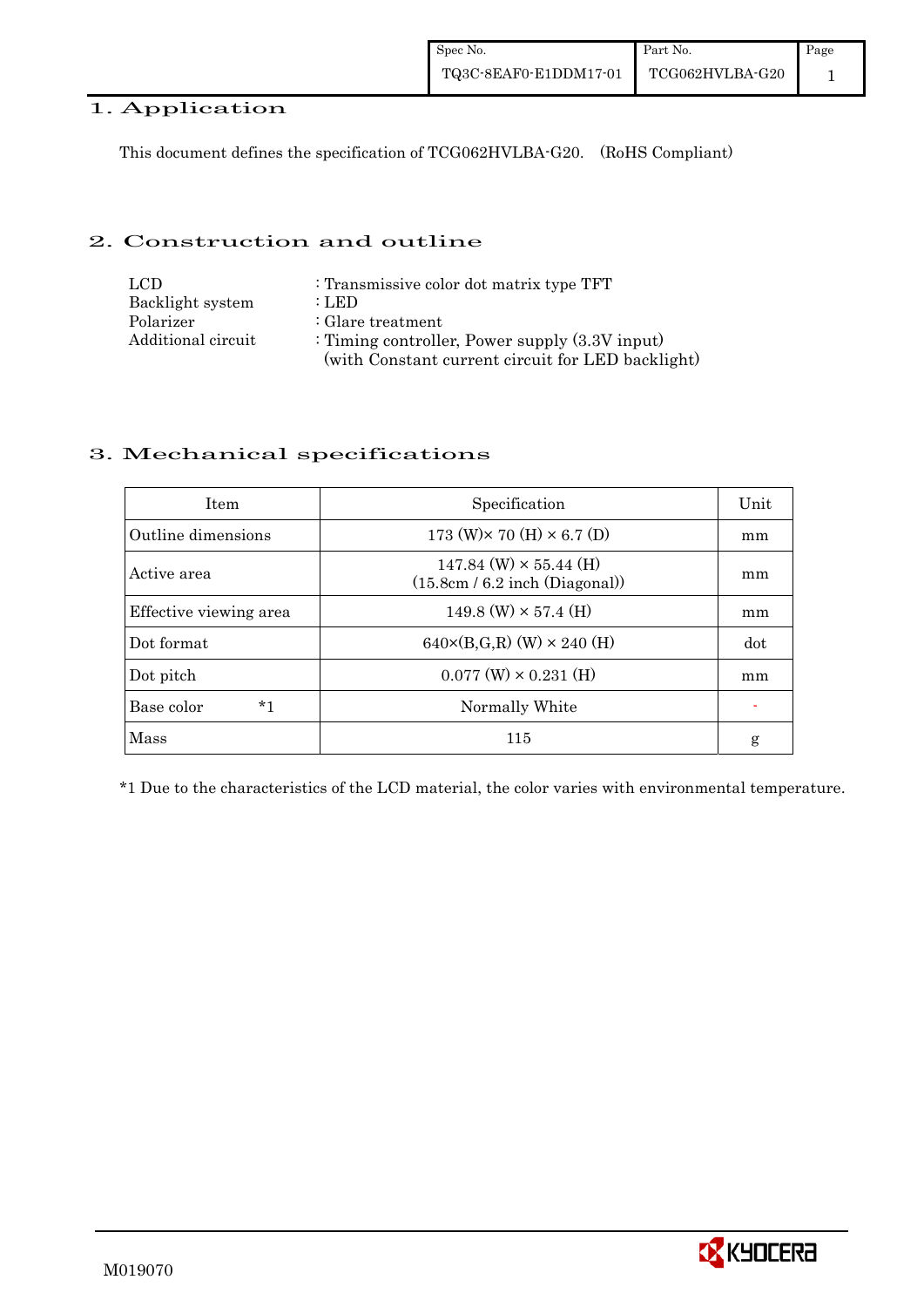#### 4. Absolute maximum ratings

4-1. Electrical absolute maximum ratings

| Item                         | Symbol        | Min.   | Max.          | Unit |
|------------------------------|---------------|--------|---------------|------|
| Supply voltage for logic     | $\rm V_{DD}$  |        | 4.0           |      |
| $*1$<br>Input signal voltage | $\rm V_{IN}$  | $-0.3$ | 6.0           |      |
| Supply voltage for backlight | $\rm V_{IN}B$ |        | 6.0           |      |
| Backlight ON-OFF             | <b>BLEN</b>   |        | $\rm V_{IN}B$ |      |
| Brightness adjust voltage    | VBRT          |        | VinB          |      |

\*1 Input signal : CK,  $R0 \sim R5$ ,  $G0 \sim G5$ ,  $B0 \sim B5$ ,  $H<sub>SYNC</sub>$ ,  $V<sub>SYNC</sub>$ , ENAB, R/L, U/D

4-2. Environmental absolute maximum ratings

| Item                  |         | Symbol                   | Min.    | Max.    | Unit        |
|-----------------------|---------|--------------------------|---------|---------|-------------|
| Operating temperature | $*1$    | $_{Top}$                 | $-20$   | 70      | $\circ$ C   |
| Storage temperature   | $*_{2}$ | T <sub>STO</sub>         | $-30$   | 80      | $^{\circ}C$ |
| Operating humidity    | $*3$    | Hop                      | 10      | $*_{4}$ | %RH         |
| Storage humidity      | $*3$    | $_{\mathrm{HSTO}}$       | 10      | $*_{4}$ | %RH         |
| Vibration             |         |                          | $*_{5}$ | $*5$    |             |
| Shock                 |         | $\overline{\phantom{0}}$ | $*6$    | $*6$    |             |

\*1 Operating temperature means a temperature which operation shall be guaranteed. Since display performance is evaluated at 25°C, another temperature range should be confirmed.

\*2 Temp. =  $-30^{\circ}$ C $<$ 48h, Temp. =  $80^{\circ}$ C $<$ 168h

 Store LCD panels at normal temperature/humidity. Keep them free from vibration and shock. An LCD panel that is kept at a low or a high temperature for a long time can be defective due to other conditions, even if the low or high temperature satisfies the standard.

(Please refer to "Precautions for Use" for details.)

\*3 Non-condensing

\*4 Temp. $\leq$ 40°C, 85%RH Max.

Temp.>40°C, Absolute humidity shall be less than 85%RH at 40°C.

\*5

| Frequency       | $10\sim$ 55 Hz    | Acceleration value           |
|-----------------|-------------------|------------------------------|
| Vibration width | $0.15$ mm         | $(0.3 \sim 9 \text{ m/s}^2)$ |
| Interval        | $10 - 55 - 10$ Hz | 1 minutes                    |

 2 hours in each direction X, Y, Z (6 hours total) EIAJ ED-2531

\*6 Acceleration: 490 m/s2, Pulse width: 11 ms

3 times in each direction:  $\pm X$ ,  $\pm Y$ ,  $\pm Z$ 

EIAJ ED-2531

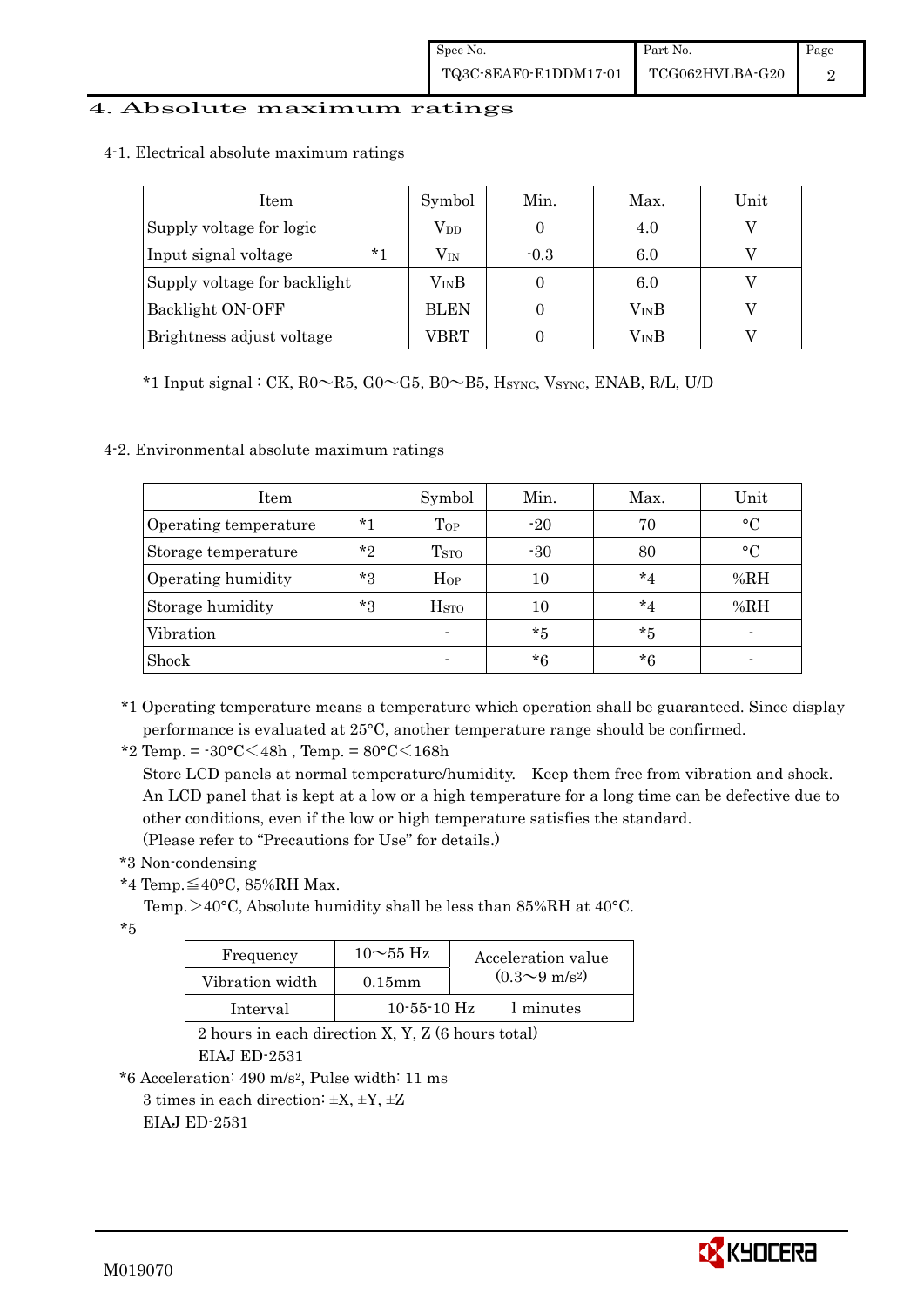| Spec No.              | Part No.        | Page |
|-----------------------|-----------------|------|
| TQ3C-8EAF0-E1DDM17-01 | TCG062HVLBA-G20 |      |

### 5. Electrical characteristics

|                                 |               |                          |                    |      | Temp. = $-20 \sim 70$ °C |         |
|---------------------------------|---------------|--------------------------|--------------------|------|--------------------------|---------|
| Item                            | Symbol        | Condition                | Min.               | Typ. | Max.                     | Unit    |
| Supply voltage for logic *1     | $\rm V_{DD}$  | $\blacksquare$           | 3.0                | 3.3  | 3.6                      | V       |
| Current consumption for logic   | $_{\rm{LDD}}$ | $*_{2}$                  | $\blacksquare$     | 250  | 330                      | mA      |
| Permissive input ripple voltage | $\rm V_{RP}$  | $\overline{\phantom{a}}$ | $\blacksquare$     |      | 100                      | $mVp-p$ |
|                                 | $\rm V_{II}$  | "Low" level              | $\Omega$           |      | 0.3V <sub>DD</sub>       | V       |
| Input signal voltage *3         | $\rm V_{IH}$  | "High" level             | 0.7V <sub>DD</sub> |      | $\rm V_{DD}$             |         |

\*1 VDD-turn-on conditions



# \*2 Display pattern:



 $*3$  Input signal : CK, R0 $\sim$ R5, G0 $\sim$ G5, B0 $\sim$ B5, H<sub>SYNC</sub>, V<sub>SYNC</sub>, ENAB, R/L, U/D

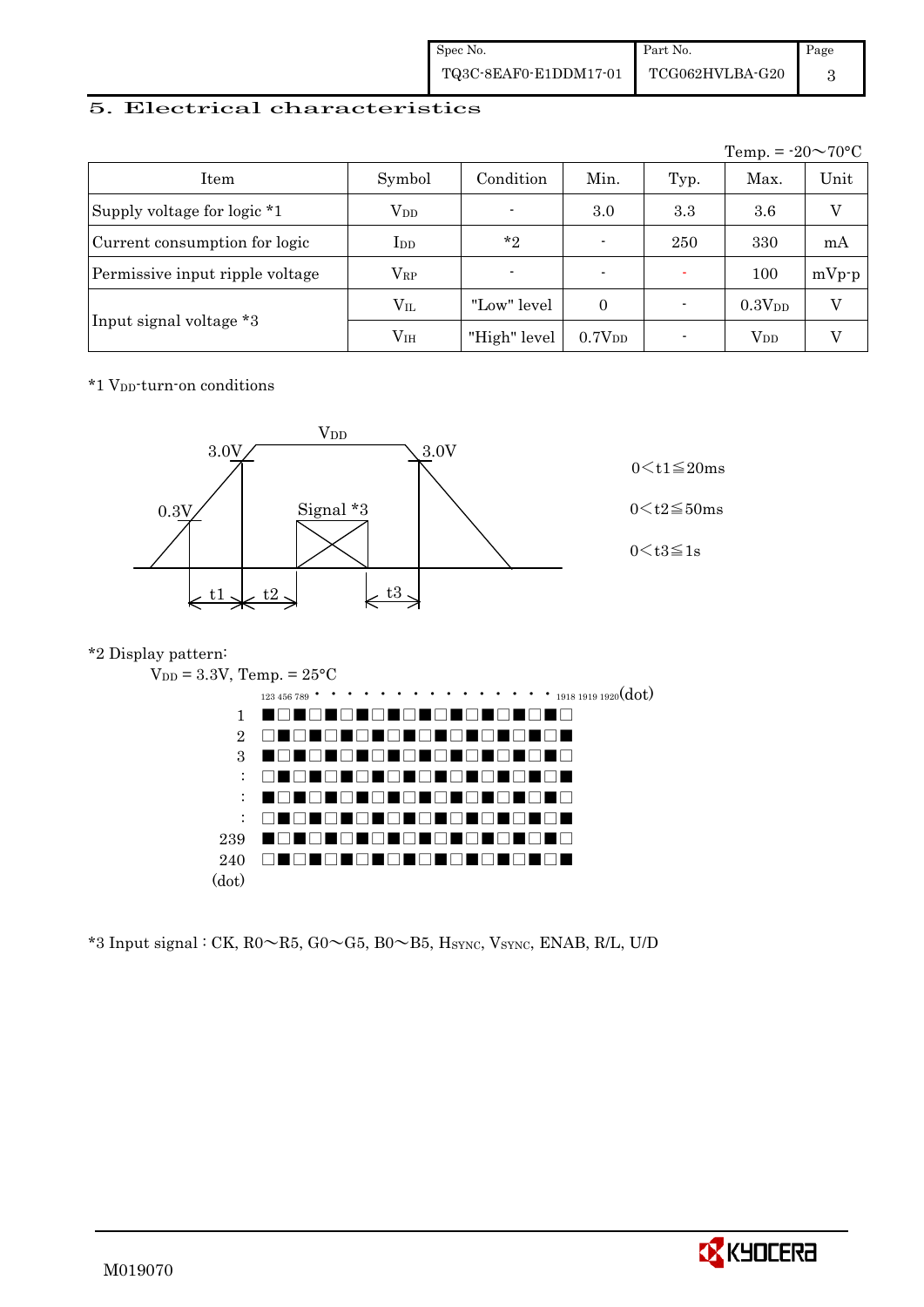Spec No. TQ3C-8EAF0-E1DDM17-01

TCG062HVLBA-G20

Page 4

# 6. Optical characteristics

Measuring spot =  $\phi$  6.0mm, Temp. = 25°C

Part No.

| Item                                  |       | Symbol         | Condition                   | Min.                     | Typ. | Max.                     | Unit                     |
|---------------------------------------|-------|----------------|-----------------------------|--------------------------|------|--------------------------|--------------------------|
|                                       | Rise  | $\tau_r$       | $\theta = \phi = 0^{\circ}$ | $\overline{\phantom{0}}$ | 10   | $\blacksquare$           | ms                       |
| Response time                         | Down  | T d            | $\theta = \phi = 0^{\circ}$ | $\overline{\phantom{0}}$ | 15   |                          | ms                       |
|                                       |       | $\theta$ upper |                             |                          | 65   |                          |                          |
| Viewing angle range<br>View direction |       | $\theta$ lower | $CR \ge 5$                  |                          | 80   |                          | deg.                     |
| $: 6$ o'clock                         |       | $\phi$ left    |                             | ٠                        | 80   |                          |                          |
| (Gray inversion)                      |       | $\phi$ RIGHT   |                             | $\overline{\phantom{a}}$ | 80   | $\overline{\phantom{a}}$ | deg.                     |
| Contrast ratio                        |       | CR             | $\theta = \phi = 0^{\circ}$ | 300                      | 500  | ÷,                       | $\frac{1}{2}$            |
| <b>Brightness</b>                     |       | L              | IF=15mA/Line                | 210                      | 300  |                          | cd/m <sup>2</sup>        |
|                                       | Red   | $\mathbf x$    | $\theta = \phi = 0^{\circ}$ | 0.55                     | 0.60 | 0.65                     |                          |
|                                       |       | y              |                             | 0.31                     | 0.36 | 0.41                     |                          |
|                                       |       | $\mathbf x$    | $\theta = \phi = 0^{\circ}$ | 0.31                     | 0.36 | 0.41                     |                          |
| Chromaticity                          | Green | У              |                             | 0.52                     | 0.57 | 0.62                     | $\overline{\phantom{m}}$ |
| coordinates                           |       | $\mathbf X$    | $\theta = \phi = 0^{\circ}$ | 0.10                     | 0.15 | 0.20                     |                          |
|                                       | Blue  | $\mathbf y$    |                             | 0.08                     | 0.13 | 0.18                     |                          |
|                                       |       | $\mathbf X$    | $\theta = \phi = 0^{\circ}$ | 0.28                     | 0.33 | 0.38                     |                          |
|                                       | White | $\mathbf y$    |                             | 0.30                     | 0.35 | 0.40                     |                          |

6-1. Definition of contrast ratio

$$
CR(Contrast ratio) = \frac{Brightness with all pixels "White"
$$
  
Brightness with all pixels "Black"

### 6-2. Definition of response time



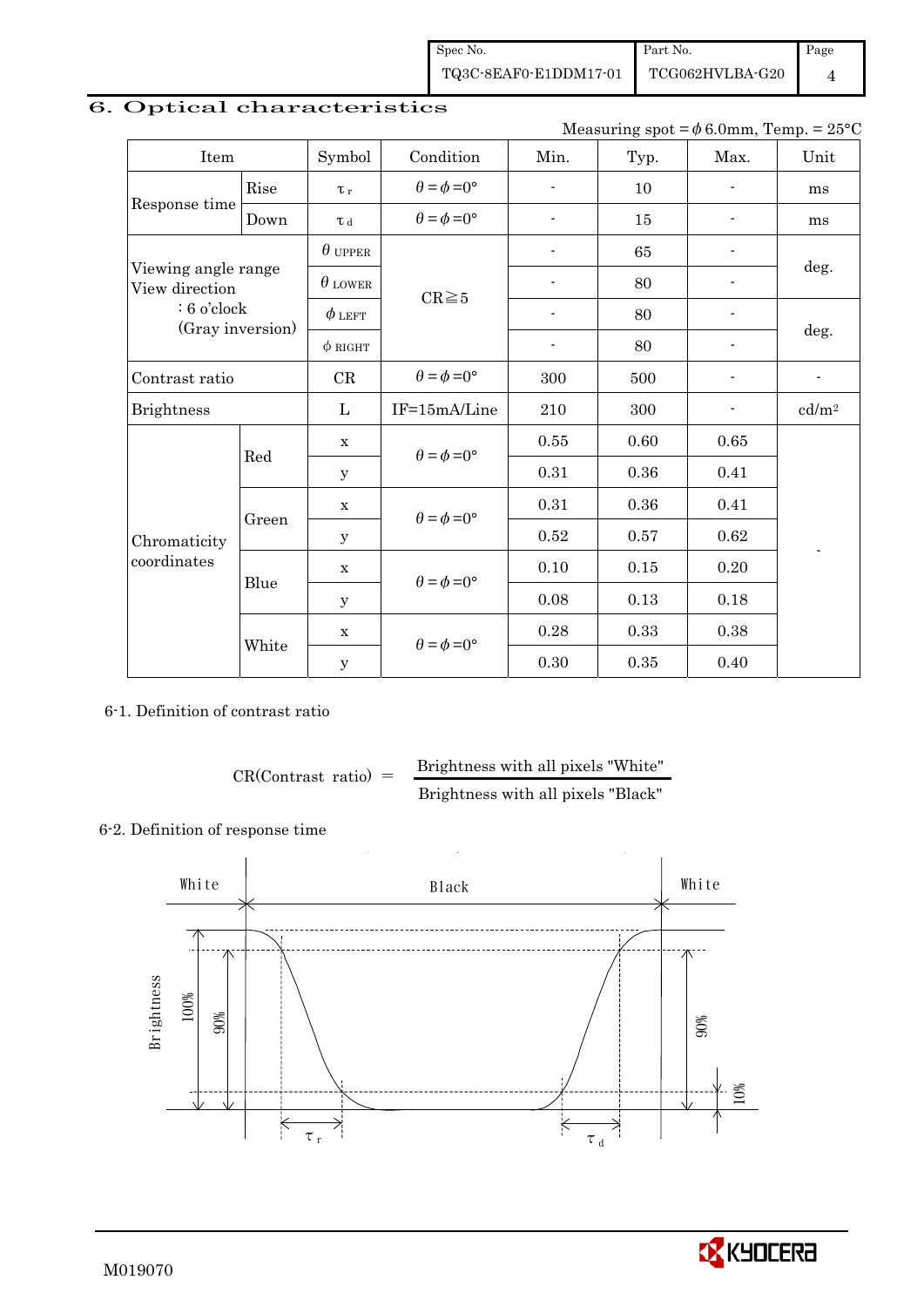

6-4. Brightness measuring points



1) Rating is defined on the average in the viewing area.

2) Measured 30 minutes after the LED is powered on. (Ambient temp. = 25°C)

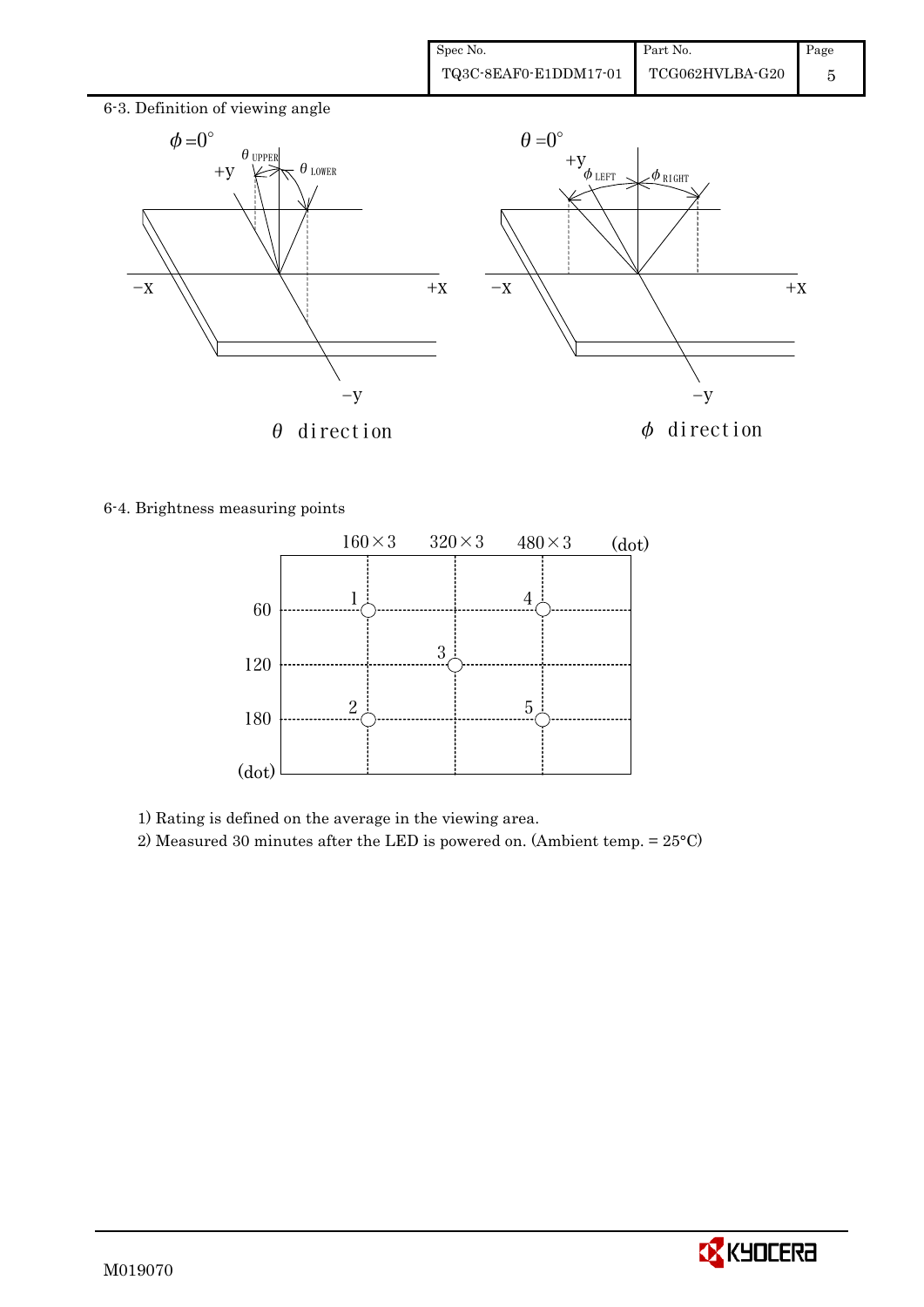# 7. Interface signals

| No.              | Symbol                 | Description                                                                      | I/O                      | Note    |
|------------------|------------------------|----------------------------------------------------------------------------------|--------------------------|---------|
| 1                | <b>GND</b>             | <b>GND</b>                                                                       |                          |         |
| $\overline{2}$   | CK                     | Clock signal for sampling each data signal                                       | $\bf I$                  |         |
| 3                | $H_{\rm SYNC}$         | Horizontal synchronous signal (negative)                                         | $\mathbf I$              |         |
| $\overline{4}$   | $V_{\rm SYNC}$         | Vertical synchronous signal (negative)                                           | I                        |         |
| $\bf 5$          | <b>GND</b>             | <b>GND</b>                                                                       |                          |         |
| $\,6$            | R <sub>0</sub>         | RED data signal (LSB)                                                            | I                        |         |
| $\overline{7}$   | R1                     | RED data signal                                                                  | $\rm I$                  |         |
| $8\,$            | $\mathbf{R}2$          | RED data signal                                                                  | $\mathbf I$              |         |
| $\boldsymbol{9}$ | R3                     | RED data signal                                                                  | $\mathbf I$              |         |
| 10               | R <sub>4</sub>         | RED data signal                                                                  | I                        |         |
| 11               | R5                     | RED data signal (MSB)                                                            | $\mathbf I$              |         |
| 12               | <b>GND</b>             | <b>GND</b>                                                                       |                          |         |
| 13               | G <sub>0</sub>         | GREEN data signal (LSB)                                                          | $\bf I$                  |         |
| 14               | G <sub>1</sub>         | <b>GREEN</b> data signal                                                         | $\mathbf I$              |         |
| 15               | G <sub>2</sub>         | GREEN data signal                                                                | I                        |         |
| 16               | G <sub>3</sub>         | GREEN data signal                                                                | $\mathbf I$              |         |
| 17               | G <sub>4</sub>         | GREEN data signal                                                                | $\mathbf I$              |         |
| 18               | G5                     | GREEN data signal (MSB)                                                          | $\mathbf I$              |         |
| 19               | <b>GND</b>             | <b>GND</b>                                                                       | $\frac{1}{2}$            |         |
| 20               | B <sub>0</sub>         | BLUE data signal (LSB)                                                           | $\mathbf I$              |         |
| 21               | B1                     | BLUE data signal                                                                 | I                        |         |
| 22               | $\mathbf{B}2$          | BLUE data signal                                                                 | $\mathbf I$              |         |
| 23               | B <sub>3</sub>         | BLUE data signal                                                                 | $\bf I$                  |         |
| $\sqrt{24}$      | B <sub>4</sub>         | BLUE data signal                                                                 | $\rm I$                  |         |
| 25               | B5                     | BLUE data signal (MSB)                                                           | $\mathbf I$              |         |
| 26               | <b>GND</b>             | <b>GND</b>                                                                       |                          |         |
| 27               | <b>ENAB</b>            | Signal to settle the horizontal display position (positive)                      | $\mathbf I$              | $*_{1}$ |
| 28               | $V_{DD}$               | 3.3V power supply                                                                | $\overline{\phantom{0}}$ |         |
| 29               | <b>V</b> <sub>DD</sub> | 3.3V power supply                                                                | $\overline{\phantom{a}}$ |         |
| 30               | R/L                    | Horizontal display mode select signal<br>H: Normal, L: Left / Right reverse mode | I                        | $*_{2}$ |
| 31               | U/D                    | Vertical display mode select signal<br>H: Normal, L: Up / Down reverse mode      | $\mathbf I$              |         |
| 32               | NC                     | No connect                                                                       |                          |         |
| 33               | $V_{\rm IN}B$          | Power supply for LED backlight                                                   |                          |         |
| 34               | $V_{IN}B$              | Power supply for LED backlight                                                   | $\overline{\phantom{0}}$ |         |
| 35               | $V_{IN}B$              | Power supply for LED backlight                                                   |                          |         |
| 36               | <b>BLEN</b>            | Backlight ON-OFF (H: ON, L: OFF)                                                 |                          |         |
| $37\,$           | <b>VBRT</b>            | Brightness adjust voltage                                                        |                          |         |
| 38               | <b>GNDB</b>            | GND for LED backlight                                                            | $\overline{\phantom{0}}$ |         |
| 39               | <b>GNDB</b>            | GND for LED backlight                                                            | $\overline{\phantom{a}}$ |         |
| 40               | <b>GNDB</b>            | GND for LED backlight                                                            |                          |         |

 LCD connector : IMSA-9681S-40A-GF (IRISO) Recommended matching FFC or FPC  $\qquad$  : 0.5mm pitch

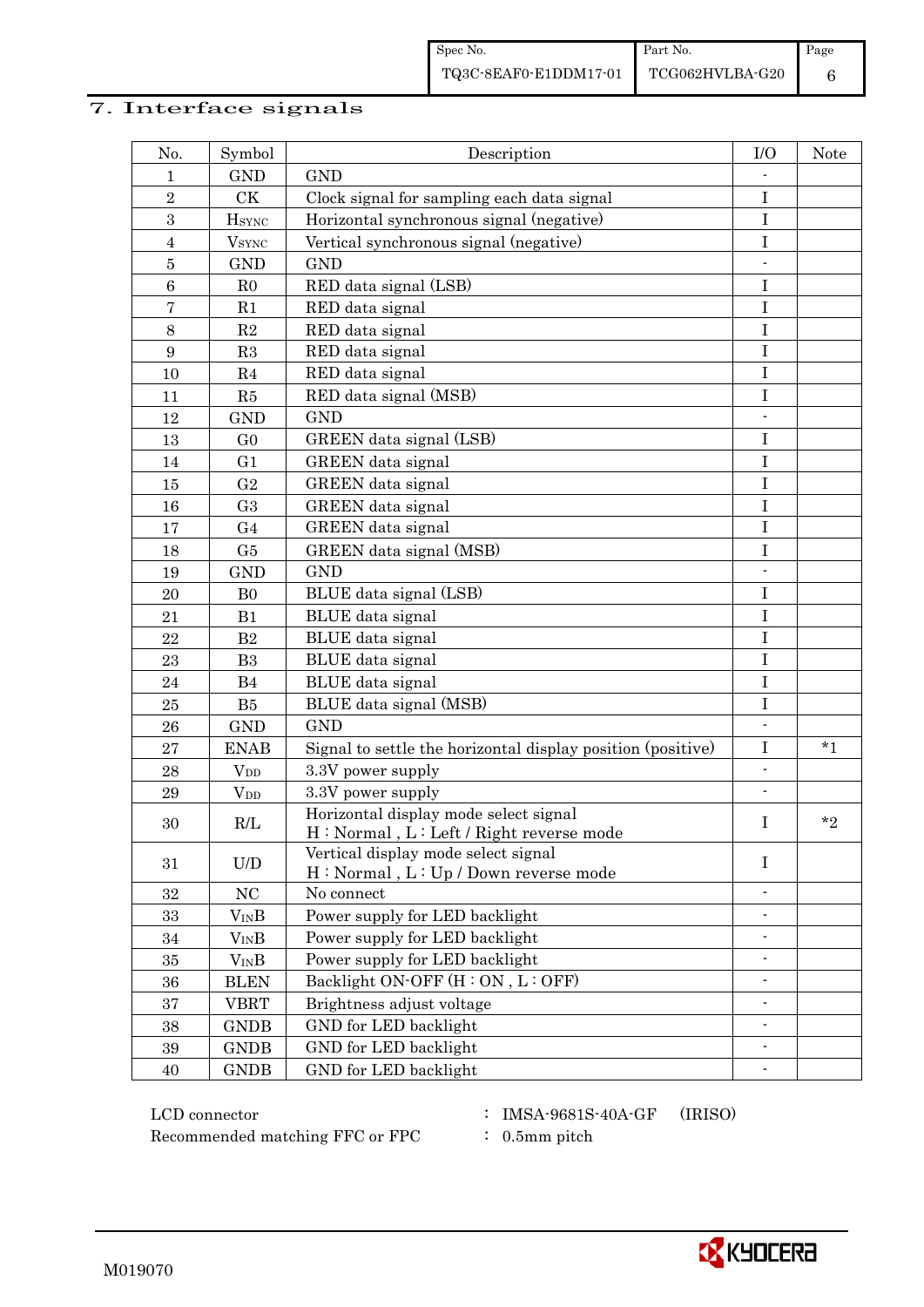| Spec No.              | Part No.                     | Page |
|-----------------------|------------------------------|------|
| TQ3C-8EAF0-E1DDM17-01 | $\rm TCG062HVLBA\mbox{-}G20$ |      |

 \*1 The horizontal display start timing is settled in accordance with a rising timing of ENAB signal. In case ENAB is fixed "Low", the horizontal start timing is determined. Don't keep ENAB "High" during operation.



# 8. Input timing characteristics

|                                       | Item        | Symbol | Min            | Typ   | Max                | Unit          | <b>Note</b> |
|---------------------------------------|-------------|--------|----------------|-------|--------------------|---------------|-------------|
|                                       | Frequency   | 1/Tc   |                | 25.18 | 28.33              | MHz           |             |
| Clock                                 | Duty ratio  | Tch/Tc | 40             | 50    | 60                 | $\frac{0}{0}$ |             |
| Data                                  | Set up time | Tds    | 5              |       |                    | ns            |             |
|                                       | Hold time   | Tdh    | 10             |       |                    | ns            |             |
|                                       |             | TH     | 30.0           | 31.8  |                    | $\mu$ s       |             |
| Horizontal sync.<br>signal            | Cycle       |        | 770            | 800   | 900                | clock         |             |
|                                       | Pulse width | THp    | $\overline{2}$ | 96    | 200                | clock         |             |
| Vertical sync.                        | Cycle       | TV     | 515            | 525   | 560                | line          |             |
| signal                                | Pulse width | TVp    | $\overline{2}$ |       | 34                 | line          |             |
| Horizontal display period             |             | THd    |                | 640   |                    | clock         |             |
| $HSYNC - Clock phase difference$      |             | THc    | 10             |       | $Tc-10$            | ns            |             |
| HSYNC · VSYNC signal phase difference |             | TVh    | Tc             |       | TH-TH <sub>p</sub> | ns            |             |
| Vertical sync. signal start position  |             | TVs    |                | 34    |                    | line          |             |
| Vertical display period               |             | TVd    |                | 240   |                    | line          |             |

8-1. Timing characteristics

\*2

\*In case of lower frequency, the deterioration of the display quality, flicker etc., may occur.

#### 8-2. Horizontal display position

The horizontal display position is determined by ENAB signal.

| Item                                               |             | Symbol | Min | Typ | Max     | Unit  | Note |
|----------------------------------------------------|-------------|--------|-----|-----|---------|-------|------|
| Enable signal                                      | Set up time | Tes    |     |     | $Te-10$ | ns    |      |
|                                                    | Pulse width | Tep    |     | 640 | TH-10   | clock |      |
| H <sub>SYNC</sub> – Enable signal phase difference |             | The    | 44  |     | TH-664  | clock |      |

\* When ENAB is fixed at "Low", the display starts from the data of C104(clock) as shown in 8-5.

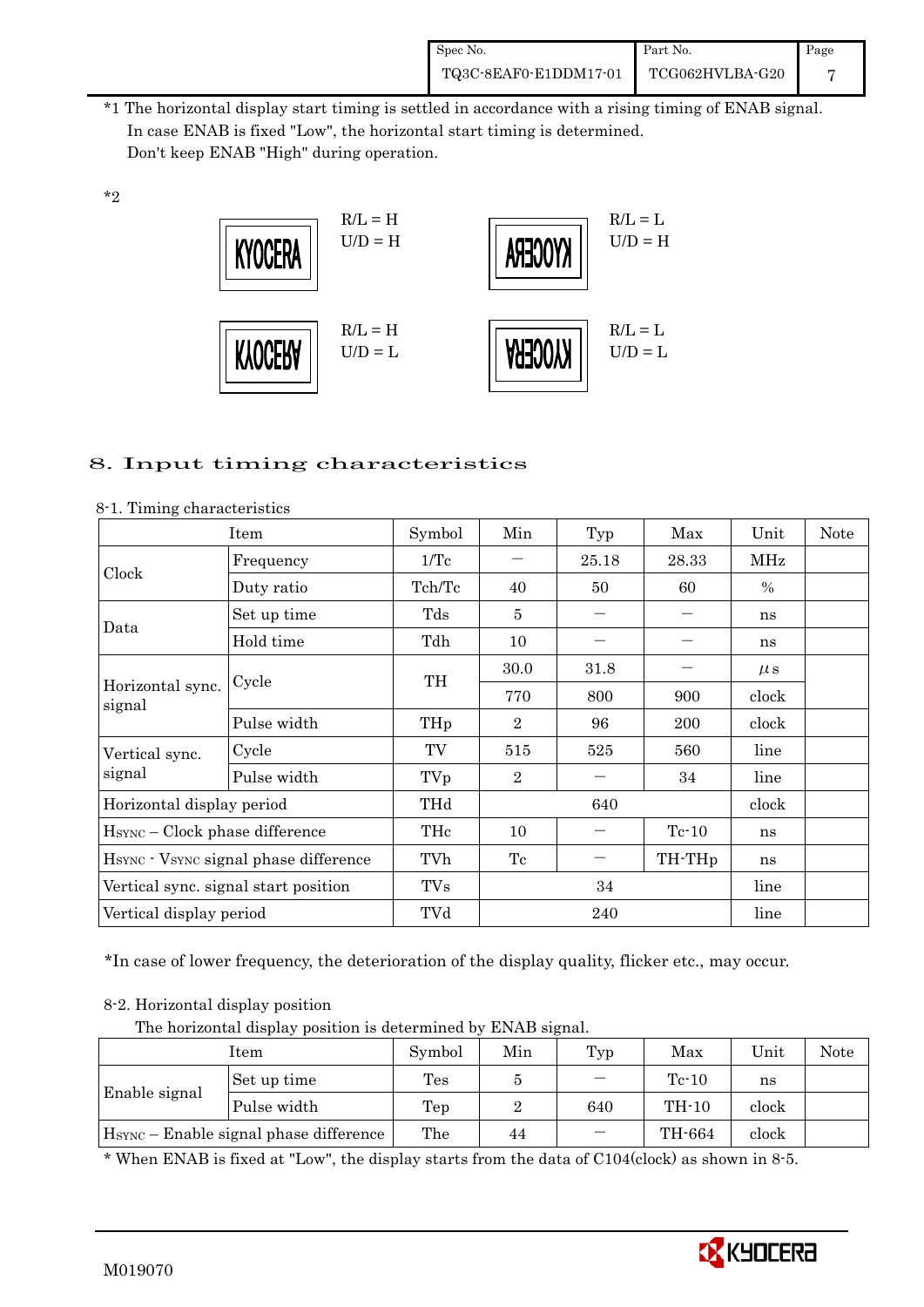8-3. Vertical display position

 The vertical display position (TVs) is fixed at 34th line. Note) ENAB signal is independent of vertical display position.

8-4. Input Data Signals and Display position on the screen



8-5. Input timing characteristics



\*1 When ENAB is fixed at "Low", the display starts from the data of C104 (clock).

\*2 The vertical display position(TVs) is fixed at 34 (line).

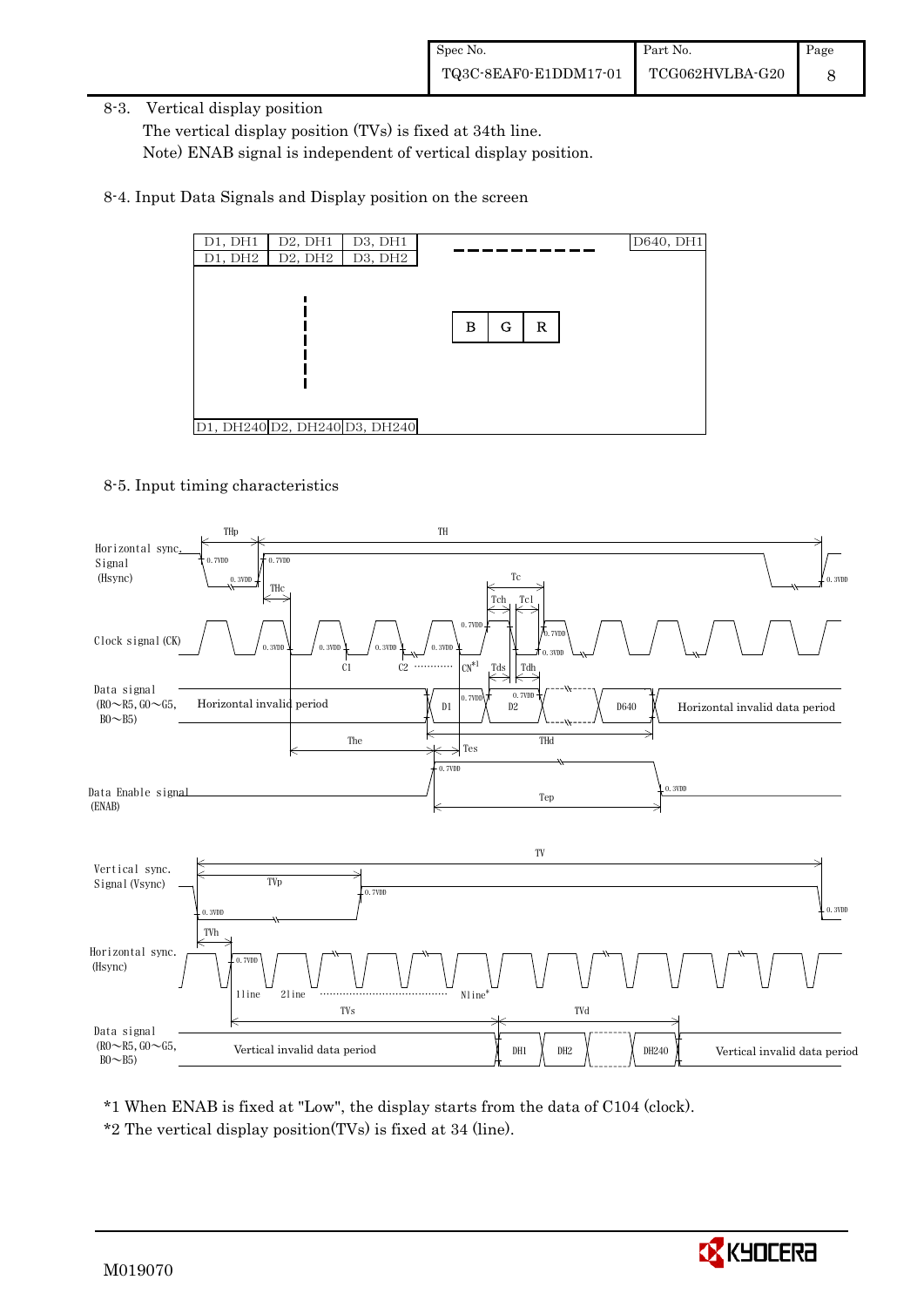| Spec No.              | Part No.        | Page |
|-----------------------|-----------------|------|
| TQ3C-8EAF0-E1DDM17-01 | TCG062HVLBA-G20 |      |

 $T_{\text{om}} = 25^\circ C$ 

#### 9. Backlight characteristics

|                                 |             |                |                |              |                | $1$ cinp. $-20$             |
|---------------------------------|-------------|----------------|----------------|--------------|----------------|-----------------------------|
| Item                            | Symbol      | Min.           | Typ.           | Max.         | Unit           | <b>Note</b>                 |
| Supply voltage                  | $V_{IN}B$   | 3.0            |                | 5.5          | V              | Ta= $-20 \sim 70$ °C        |
| $ON-OFF(H)$                     |             | $0.8 V_{IN}B$  |                | $V_{IN}B$    | V              | -                           |
| ON-OFF(L)                       | <b>BLEN</b> | $\overline{0}$ | $\blacksquare$ | $0.2V_{IN}B$ | $\overline{V}$ | -                           |
| $*1$ , $*2$                     | IF          | 14             | 15             | 16           |                | $VBRT=0 \sim 1.4 V$         |
| LED forward current             |             | 2.8            | 3.0            | 3.2          | mA             | $VBRT = 2.8V$               |
|                                 |             |                | 500            | 650          | mA             | $V_{IN}B=3.3V,IF=15mA$      |
| Supply current                  | ImB         |                | 320            | 420          | mA             | $V_{IN}B=5.0V, IF=15mA$     |
| $*3, *4$<br>Operating life time | T           |                | 40,000         |              | $\mathbf h$    | IF=15mA, Ta= $25^{\circ}$ C |

\*1 For each "LED"

\*2 An input current below 5.0mA may reduce the brightness uniformity of the LED backlight. This is because the amount of light from each LED chip is different. Therefore, please evaluate carefully before finalizing the input current.

\*3 When brightness decrease 50% of initial brightness.

- \*4 Life time is estimated data. (Condition : IF=15mA, Ta=25℃ in chamber)
- \* When you start-up, please charge in sequence of VINB->BLEN, or VBRT. When you shut-down, please stop in sequence of BLEN and/or VBRT- $>V_{\text{IN}}B$ .
- \* Please do not connect the other than our backlight to this output connector on the PCB.
- $*$  In case VDD and V<sub>IN</sub>B are supplied by a single power source, VDD & V<sub>IN</sub>B, and GND are connected directly and separately from the output on the power source. If the common wire are used for VDD  $\&$  V<sub>IN</sub>B, and for GND, and are split near the PCB, and connect to each LCD driving circuit and backlight driving circuit, a flicker might be occurred due to a ripple between the both circuit.

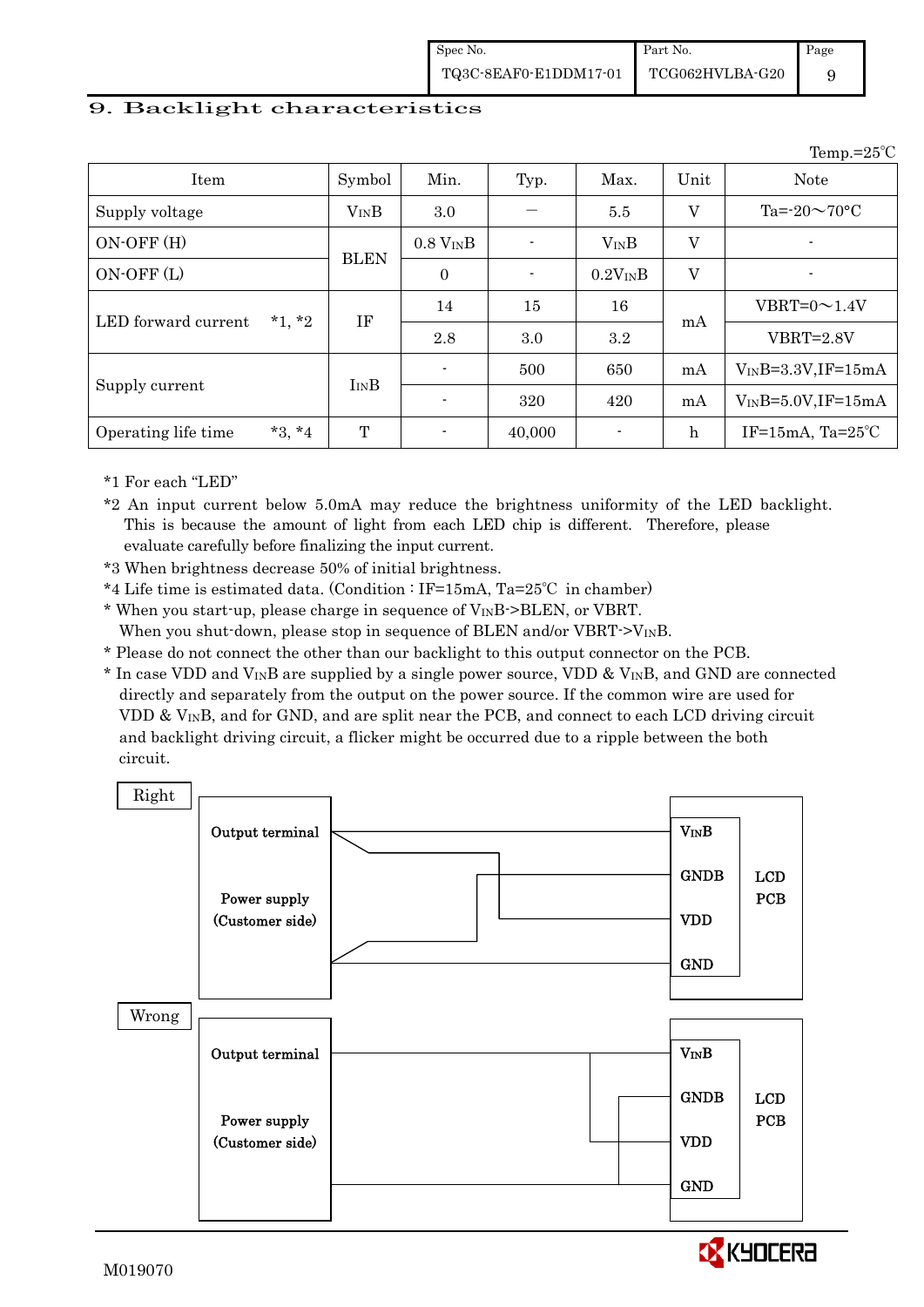\* VBRT-IF characteristics



# 10. Lot number identification

The lot number shall be indicated on the back of the backlight case of each LCD.

 $\texttt{TCG062HVLBA-G20} \cdot \texttt{OD} \cdot \texttt{OD} \cdot \texttt{O} \quad \texttt{MADE IN} \quad \texttt{ODODO}$ 

|  | $\downarrow \downarrow \quad \downarrow \quad \downarrow$ |     |
|--|-----------------------------------------------------------|-----|
|  | 12 3 4                                                    | - 5 |

| 3. Date                               |  |  |  |  |  |
|---------------------------------------|--|--|--|--|--|
|                                       |  |  |  |  |  |
| 5. Country of origin (Japan or China) |  |  |  |  |  |
|                                       |  |  |  |  |  |

| Year | 2008 | 2009 | 2010 | 2011 | 2012 | 2013 |
|------|------|------|------|------|------|------|
| Code | ັ    |      |      |      |      |      |

| Month      | Jan. | Feb. | Mar. | Apr. | May | Jun. |
|------------|------|------|------|------|-----|------|
| $\rm Code$ |      |      |      |      |     |      |

| Month | Jul. | Aug. | Sep. | Oct. | Nov. | Dec.     |
|-------|------|------|------|------|------|----------|
| Code  |      |      | ັ    | 77   |      | <u>.</u> |

# 11. Warranty

11-1. Incoming inspection

Please inspect the LCD within one month after your receipt.

11-2. Production warranty

 Kyocera warrants its LCD's for a period of 12 months from the ship date. Kyocera shall, by mutual agreement, replace or re-work defective LCD's that are shown to be Kyocera's responsibility.

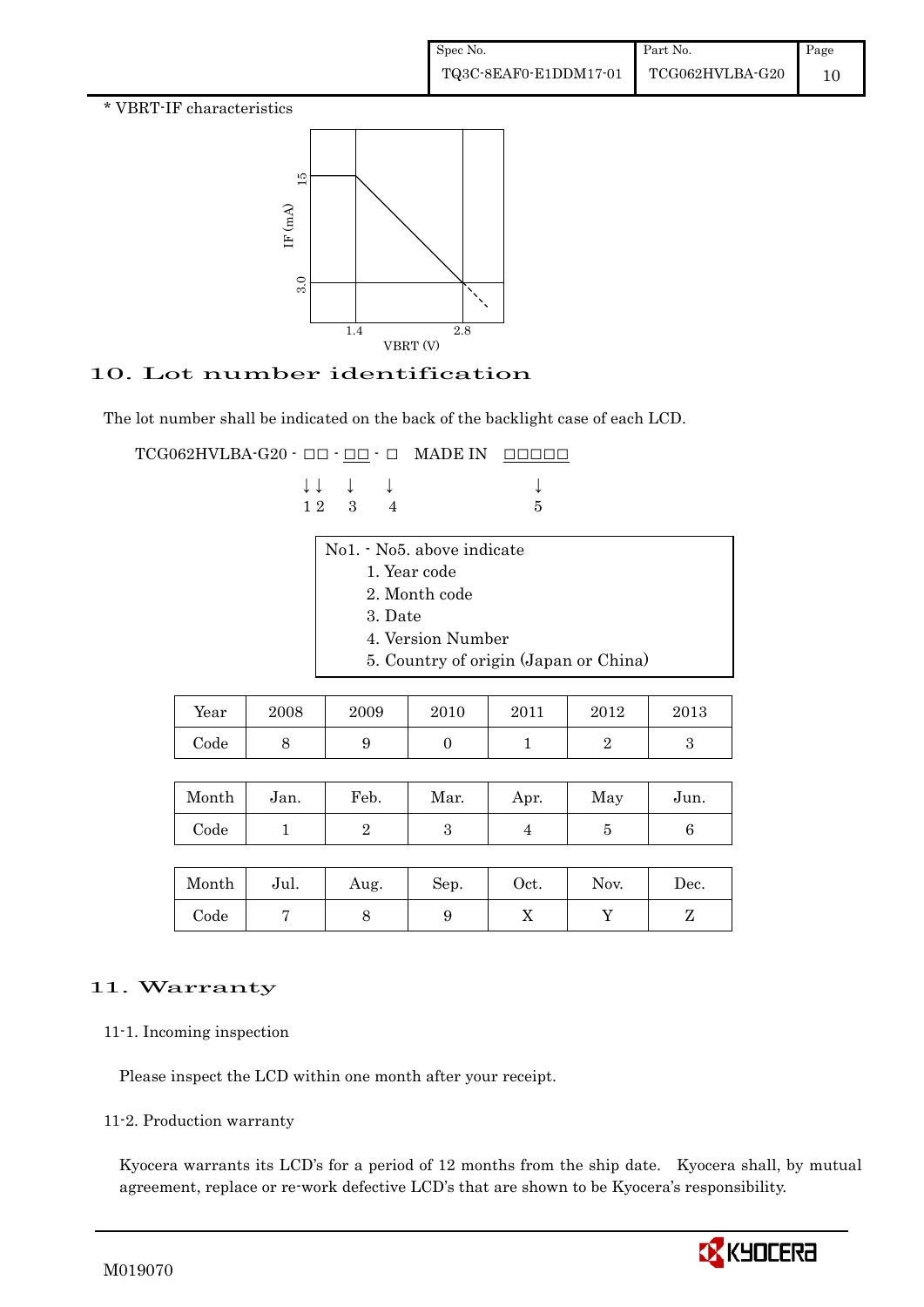#### 12. Precautions for use

12-1. Installation of the LCD

- 1) A transparent protection plate shall be added to protect the LCD and its polarizer.
- 2) The LCD shall be installed so that there is no pressure on the LSI chips.
- 3) The LCD shall be installed flat, without twisting or bending.
- 4) Please design the housing window so that its edges are between the active area and the effective area of the LCD screen.

Must maintain a gap between inside of bezel and touch panel to avoid malfunction or electrode damage of touch panel.

5) A transparent protection sheet is attached to the polarizer. Please remove the protection film slowly before use, paying attention to static electricity.

12-2. Static electricity

- 1) Since CMOS ICs are mounted directly onto the LCD glass, protection from static electricity is required.
- 2) Workers should use body grounding. Operator should wear ground straps.
- 12-3. LCD operation
	- 1) The LCD shall be operated within the limits specified. Operation at values outside of these limits may shorten life, and/or harm display images.
- 12-4. Storage
	- 1) The LCD shall be stored within the temperature and humidity limits specified. Store in a dark area, and protect the LCD from direct sunlight or fluorescent light.
	- 2) Always store the LCD so that it is free from external pressure onto it.

12-5. Usage

- 1) DO NOT store in a high humidity environment for extended periods. Polarizer degradation bubbles, and/or peeling off of the polarizer may result.
- 2) The front polarizer is easily scratched or damaged. Prevent touching it with any hard material, and from being pushed or rubbed.
- 3) The LCD screen may be cleaned by wiping the screen surface with a soft cloth or cotton pad using a little Ethanol.
- 4) Water may cause damage or discoloration of the polarizer. Clean condensation or moisture from any source immediately.
- 5) Always keep the LCD free from condensation during testing. Condensation may permanently spot or stain the polarizer.
- 6) Do not disassemble LCD module because it will result in damage.
- 7) This Kyocera LCD module has been specifically designed for use in general electronic devices, but not for use in a special environment such as usage in an active gas. Hence, when the LCD is supposed to be used in a special environment, evaluate the LCD thoroughly beforehand and do not expose the LCD to chemicals such as an active gas.
- 8) Please do not use solid-base image pattern for long hours because a temporary afterimage may appear. We recommend using screen saver etc. in cases where a solid-base image pattern must be used.
- 9) Liquid crystal may leak when the module is broken. Be careful not to let the fluid go into your eyes and mouth. In the case the fluid touches your body; rinse it off right away with water and soap.

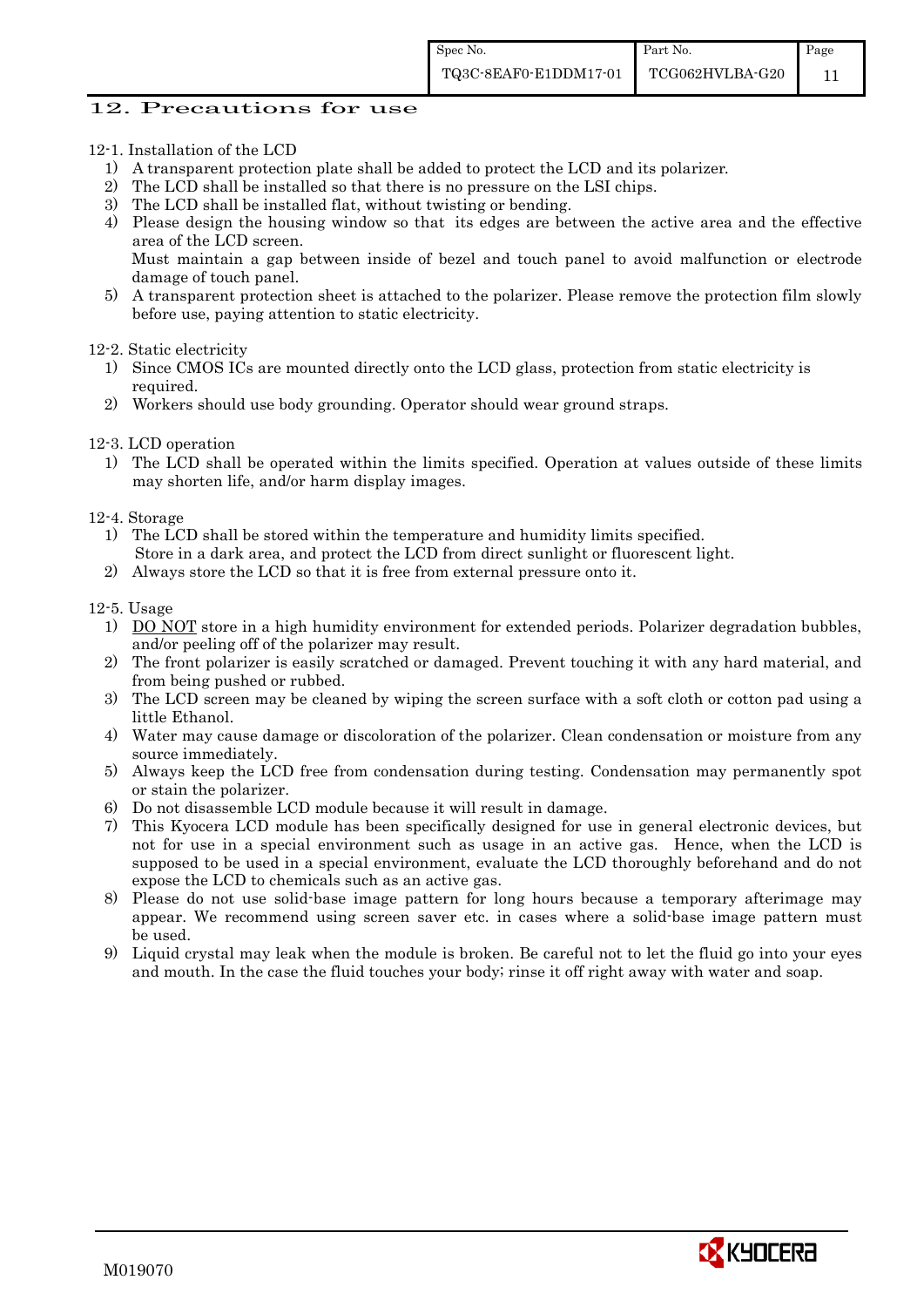### 13. Reliability test data

| Test item                            | Test condition                                                                                        | Test time        |                                                            | Judgement                                                                  |
|--------------------------------------|-------------------------------------------------------------------------------------------------------|------------------|------------------------------------------------------------|----------------------------------------------------------------------------|
| High temp.<br>atmosphere             | $80^{\circ}$ C                                                                                        | 240h             | Display function<br>Display quality<br>Current consumption | $: No$ defect<br>$\therefore$ No defect<br>$\therefore$ No defect          |
| Low temp.<br>atmosphere              | $-30^{\circ}$ C                                                                                       | 240h             | Display function<br>Display quality<br>Current consumption | $\therefore$ No defect<br>: No defect<br>$\therefore$ No defect            |
| High temp.<br>humidity<br>atmosphere | $40^{\circ}$ C 90% RH                                                                                 | 240h             | Display function<br>Display quality<br>Current consumption | $\therefore$ No defect<br>$\therefore$ No defect<br>$\therefore$ No defect |
| Temp. cycle                          | $-30^{\circ}$ C<br>0.5 <sub>h</sub><br>R.T.<br>0.5 <sub>h</sub><br>$80^{\circ}$ C<br>0.5 <sub>h</sub> | 10cycles         | Display function<br>Display quality<br>Current consumption | $\therefore$ No defect<br>$\therefore$ No defect<br>$\therefore$ No defect |
| High temp.<br>operation              | $70^{\circ}$ C                                                                                        | 500 <sub>h</sub> | Display function<br>Display quality<br>Current consumption | $\therefore$ No defect<br>$\therefore$ No defect<br>$\therefore$ No defect |

\* Each test item uses a test LCD only once. The tested LCD is not used in any other tests.

\* The LCD is tested in circumstances in which there is no condensation.

\* The reliability test is not an out-going inspection.

 \* The result of the reliability test is for your reference purpose only. The reliability test is conducted only to examine the LCD's capability.

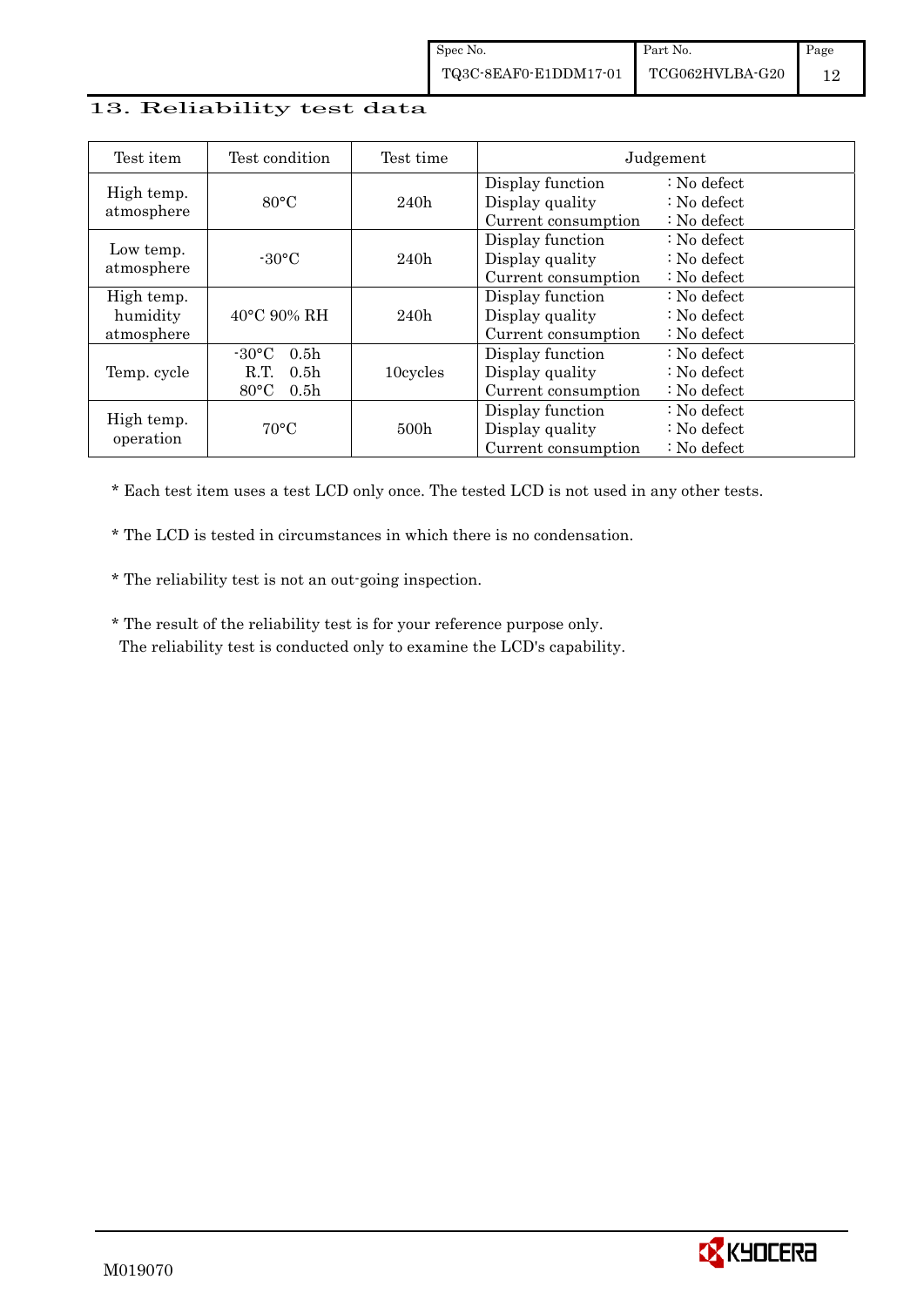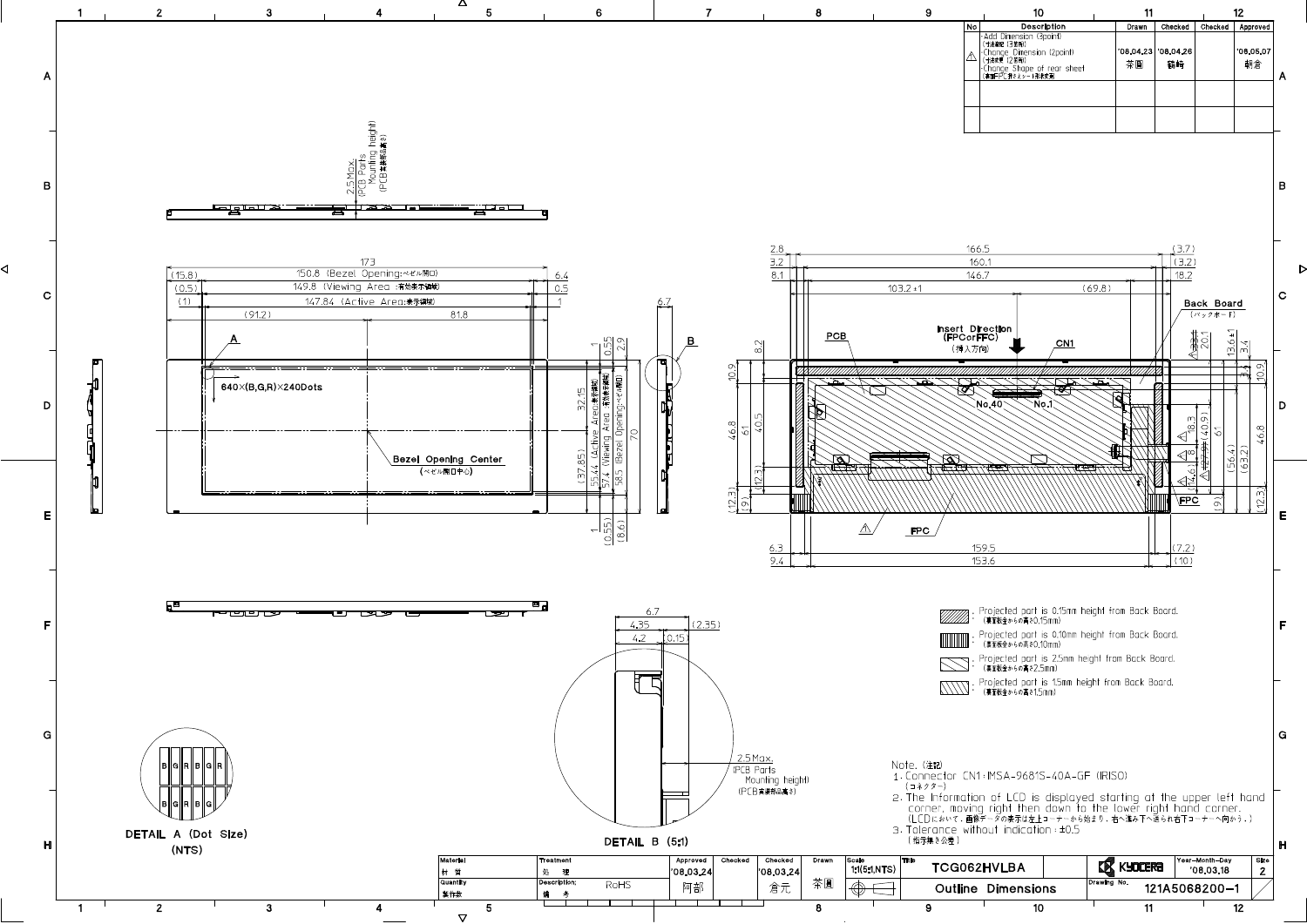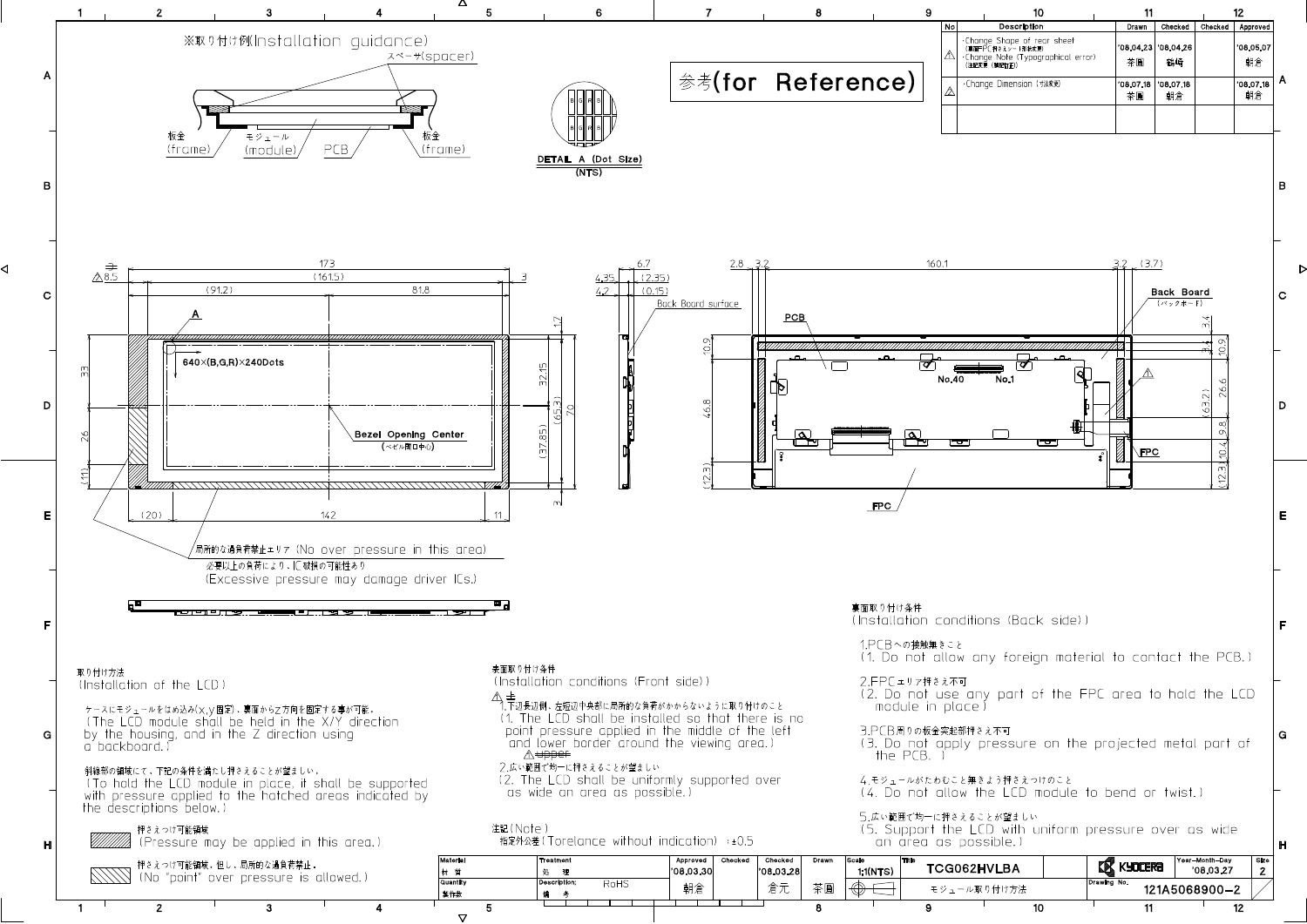|       | Spec No.   TQ3C-8EAF0-E2DDM17-00 |
|-------|----------------------------------|
| Date. | April 3, 2008                    |

# KYOCERA INSPECTION STANDARD

# TYPE : TCG062HVLBA-G20

 KYOCERA CORPORATION KAGOSHIMA HAYATO PLANT LCD DIVISION

| Original      |            | Designed by $:$ Engineering dept. | Confirmed by $:QA$ dept. |                            |          |
|---------------|------------|-----------------------------------|--------------------------|----------------------------|----------|
| Issue Date    | Prepared   | Checked                           | Approved                 | Checked                    | Approved |
| April 3, 2008 | И<br>Meano | 70 Johnwort                       |                          | [ Watsumoto J. Sakaguchi ] |          |

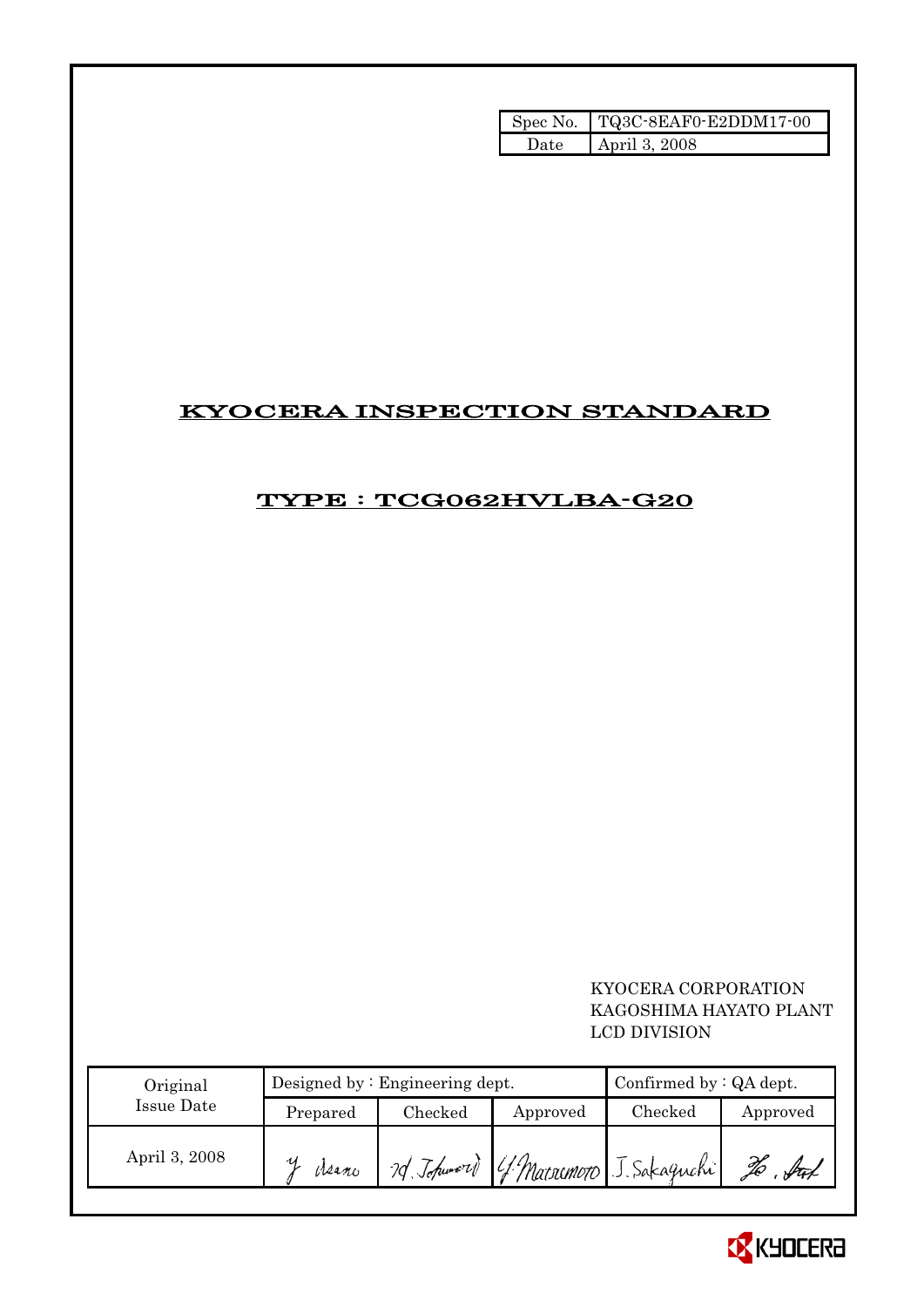| Spec No.              | Part No.        | Page |
|-----------------------|-----------------|------|
| TQ3C-8EAF0-E2DDM17-00 | TCG062HVLBA-G20 |      |

|                  |             |          |                                 | Revision record                      |                         |          |
|------------------|-------------|----------|---------------------------------|--------------------------------------|-------------------------|----------|
|                  |             |          | Designed by : Engineering dept. |                                      | Confirmed by : QA dept. |          |
|                  | $\rm{Date}$ | Prepared | Checked                         | Approved                             | $\rm Checked$           | Approved |
|                  |             |          |                                 |                                      |                         |          |
|                  |             |          |                                 |                                      |                         |          |
| ${\rm Rev. No.}$ | Date        | Page     |                                 | $\label{eq:2} \textbf{Descriptions}$ |                         |          |
|                  |             |          |                                 |                                      |                         |          |
|                  |             |          |                                 |                                      |                         |          |
|                  |             |          |                                 |                                      |                         |          |
|                  |             |          |                                 |                                      |                         |          |
|                  |             |          |                                 |                                      |                         |          |
|                  |             |          |                                 |                                      |                         |          |
|                  |             |          |                                 |                                      |                         |          |
|                  |             |          |                                 |                                      |                         |          |
|                  |             |          |                                 |                                      |                         |          |
|                  |             |          |                                 |                                      |                         |          |
|                  |             |          |                                 |                                      |                         |          |
|                  |             |          |                                 |                                      |                         |          |
|                  |             |          |                                 |                                      |                         |          |
|                  |             |          |                                 |                                      |                         |          |
|                  |             |          |                                 |                                      |                         |          |
|                  |             |          |                                 |                                      |                         |          |
|                  |             |          |                                 |                                      |                         |          |
|                  |             |          |                                 |                                      |                         |          |
|                  |             |          |                                 |                                      |                         |          |
|                  |             |          |                                 |                                      |                         |          |
|                  |             |          |                                 |                                      |                         |          |
|                  |             |          |                                 |                                      |                         |          |
|                  |             |          |                                 |                                      |                         |          |
|                  |             |          |                                 |                                      |                         |          |
|                  |             |          |                                 |                                      |                         |          |
|                  |             |          |                                 |                                      |                         |          |
|                  |             |          |                                 |                                      |                         |          |
|                  |             |          |                                 |                                      |                         |          |
|                  |             |          |                                 |                                      |                         |          |
|                  |             |          |                                 |                                      |                         |          |
|                  |             |          |                                 |                                      |                         |          |
|                  |             |          |                                 |                                      |                         |          |
|                  |             |          |                                 |                                      |                         |          |
|                  |             |          |                                 |                                      |                         |          |
|                  |             |          |                                 |                                      |                         |          |
|                  |             |          |                                 |                                      |                         |          |
|                  |             |          |                                 |                                      |                         |          |

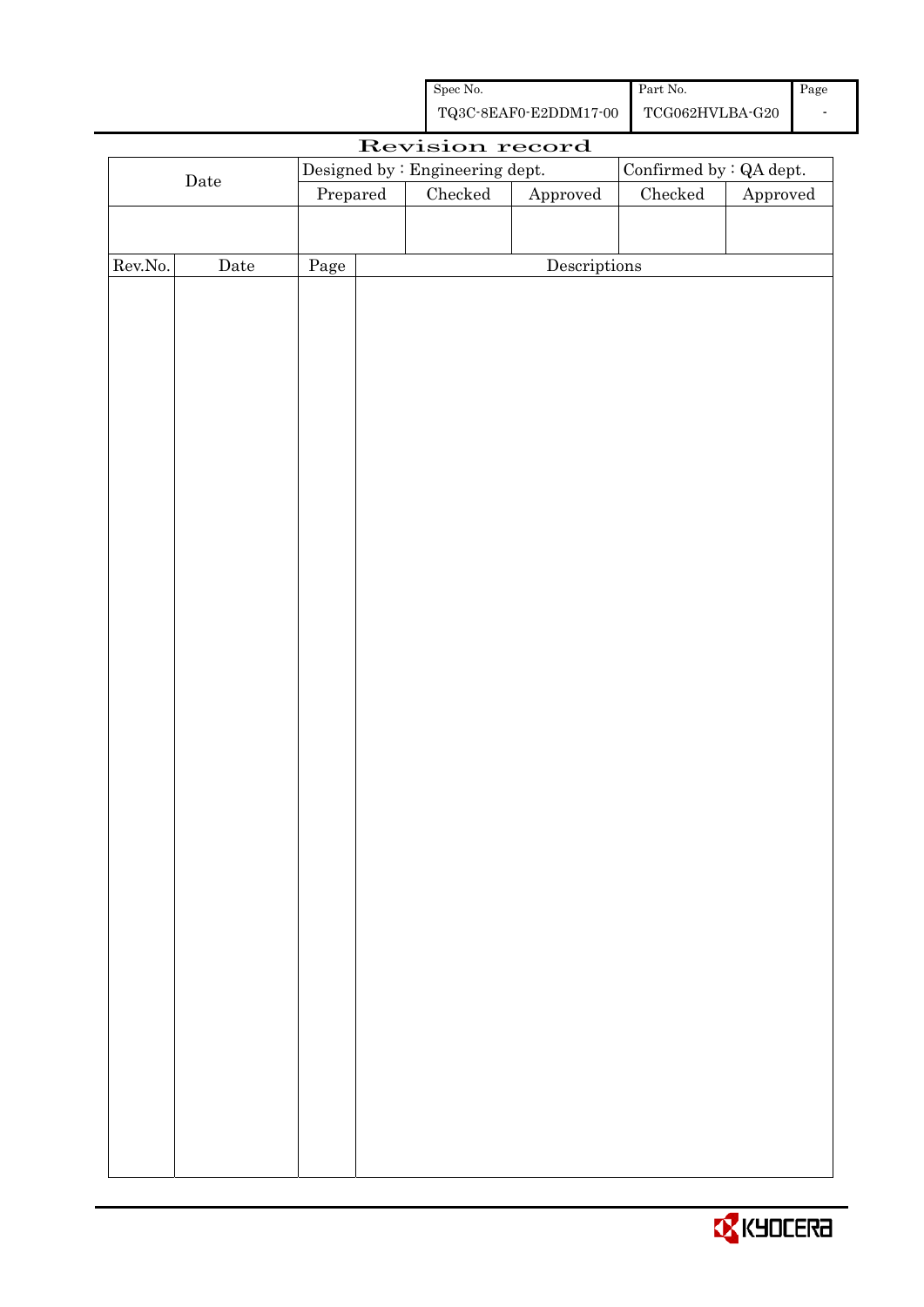| Visuals specification |
|-----------------------|
|-----------------------|

| 1) Note         |             |                                                                                        |                                                                               |  |  |  |  |  |
|-----------------|-------------|----------------------------------------------------------------------------------------|-------------------------------------------------------------------------------|--|--|--|--|--|
|                 |             | Note                                                                                   |                                                                               |  |  |  |  |  |
| General         | 1.          | Customer identified anomalies not defined within this inspection standard shall be     |                                                                               |  |  |  |  |  |
|                 |             |                                                                                        | reviewed by Kyocera, and an additional standard shall be determined by mutual |  |  |  |  |  |
|                 | consent.    |                                                                                        |                                                                               |  |  |  |  |  |
|                 | 2.          | This inspection standard about the image quality shall be applied to any defect within |                                                                               |  |  |  |  |  |
|                 |             | the active area and shall not be applicable to outside of the area.                    |                                                                               |  |  |  |  |  |
|                 | 3.          | Inspection conditions                                                                  |                                                                               |  |  |  |  |  |
|                 | Luminance   |                                                                                        | : 500 Lux min.                                                                |  |  |  |  |  |
|                 |             | Inspection distance                                                                    | $\div$ 300 mm.                                                                |  |  |  |  |  |
|                 | Temperature |                                                                                        | $:25 \pm 5^{\circ}$ C                                                         |  |  |  |  |  |
|                 | Direction   |                                                                                        | : Directly above                                                              |  |  |  |  |  |
| Definition of   | Dot defect  | Bright dot defect                                                                      | The dot is constantly "on" when power applied to the                          |  |  |  |  |  |
| inspection item |             |                                                                                        | LCD, even when all "Black" data sent to the screen.                           |  |  |  |  |  |
|                 |             |                                                                                        | Inspection tool: 5% Transparency neutral density filter.                      |  |  |  |  |  |
|                 |             |                                                                                        | Count dot: If the dot is visible through the filter                           |  |  |  |  |  |
|                 |             |                                                                                        | Don't count dot: If the dot is not visible through the                        |  |  |  |  |  |
|                 |             |                                                                                        | filter                                                                        |  |  |  |  |  |
|                 |             |                                                                                        | $G$ $B$ $R$ $G$ $B$ $R$ $G$ $B$<br>$RG$ B $RG$ B $RG$ B                       |  |  |  |  |  |
|                 |             |                                                                                        | dot defect<br>RGBRGBRGB                                                       |  |  |  |  |  |
|                 |             | Black dot defect                                                                       | The dot is constantly "off" when power applied to the                         |  |  |  |  |  |
|                 |             |                                                                                        | LCD, even when all "White" data sent to the screen.                           |  |  |  |  |  |
|                 |             | Adjacent dot                                                                           | Adjacent dot defect is defined as two or more bright dot                      |  |  |  |  |  |
|                 |             |                                                                                        | defects or black dot defects.                                                 |  |  |  |  |  |
|                 |             |                                                                                        | RGBRGB                                                                        |  |  |  |  |  |
|                 |             |                                                                                        | RGBRGBRGB                                                                     |  |  |  |  |  |
|                 |             |                                                                                        | dot defect<br>$R$ G $B$ $R$<br>G B <br>R<br>G B                               |  |  |  |  |  |
|                 |             |                                                                                        |                                                                               |  |  |  |  |  |
|                 | External    | Bubble, Scratch,                                                                       | Visible operating (all pixels "Black" or "White") and non                     |  |  |  |  |  |
|                 | inspection  | Foreign particle                                                                       | operating.                                                                    |  |  |  |  |  |
|                 |             | (Polarizer, Cell,                                                                      |                                                                               |  |  |  |  |  |
|                 |             | Backlight)                                                                             |                                                                               |  |  |  |  |  |
|                 |             | Appearance<br>inspection                                                               | Does not satisfy the value at the spec.                                       |  |  |  |  |  |
|                 | Others      | LED wire                                                                               | Damaged to the LED wire, connector, pin, functional                           |  |  |  |  |  |
|                 |             |                                                                                        | failure or appearance failure.                                                |  |  |  |  |  |
|                 | Definition  | Definition of circle size                                                              | Definition of linear size                                                     |  |  |  |  |  |
|                 | of size     |                                                                                        |                                                                               |  |  |  |  |  |
|                 |             |                                                                                        |                                                                               |  |  |  |  |  |
|                 |             |                                                                                        |                                                                               |  |  |  |  |  |
|                 |             |                                                                                        |                                                                               |  |  |  |  |  |
|                 |             | э                                                                                      |                                                                               |  |  |  |  |  |
|                 |             | $d = (a + b)/2$                                                                        |                                                                               |  |  |  |  |  |